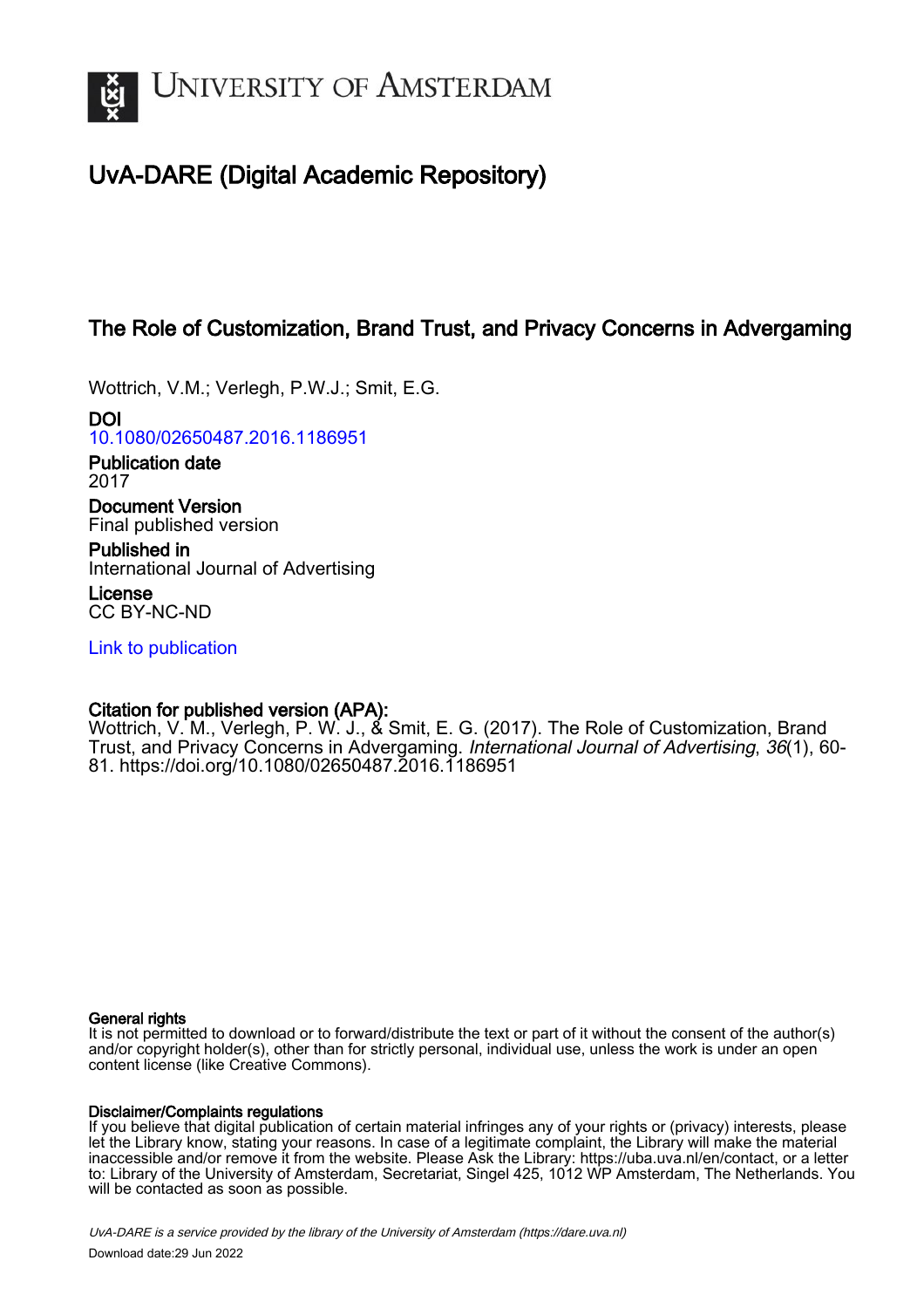# The role of customization, brand trust, and privacy concerns in advergaming

Veren[a](#page-1-0) M. Wottrich<sup>a[\\*](#page-1-1)</sup>, Peeter W.J. Verlegh<sup>[b](#page-1-2)</sup> and Edith G. Smit<sup>a</sup>

<span id="page-1-2"></span><span id="page-1-0"></span><sup>a</sup> Amsterdam School of Communication Research (ASCoR), University of Amsterdam, Amsterdam, the Netherlands; <sup>b</sup>Department of Marketing, Vrije Universiteit Amsterdam, Amsterdam, the Netherlands

(Received 14 August 2015; accepted 27 April 2016)

This study investigates the effects of advergame customization features and trust in the brand advertised in the advergame on players' brand attitude and personal information disclosure. Moreover, we examine to what extent players' privacy concerns moderate these effects. Drawing on self-determination theory and uncertainty reduction theory, we developed and tested a game with varying levels of customization features and brand trust. Results show that customization possibilities and brand trust may have a positive influence on advergame persuasion outcomes, but this influence is strongly conditioned by consumers' privacy concerns. When privacy concerns are low, a game containing customization features leads to a more positive brand attitude. However, when privacy concerns are high, the effect becomes negative. Additionally, we find that different levels of privacy concerns do not affect players' responses toward high trust brands, but toward low trust brands. For low trust brands, players with high privacy concerns show more negative game responses than players with low concerns. These findings set the boundaries for several theoretical and practical implications regarding advergame effectiveness.

Keywords: advergame customization; brand trust; privacy concerns; personal information disclosure; brand attitude

Subject classification codes: 10.100; 30.200; 40.100; 50.300

# **Introduction**

As digital games increasingly take up greater parts of consumers' recreational life (Ryan, Rigby, and Przybylski [2006\)](#page-21-0) and traditional advertising effectiveness steadily declines (Jaffe [2005\)](#page-19-0), advertisers have started focusing more on game-related advertising tactics such as advergames. Advergames are free and simple digital games (Redondo [2012](#page-21-1)) specifically designed to promote a brand, product, service, or idea (Terlutter and Capella [2013\)](#page-21-2). In general, advertisers employ these games to reach two goals: first, by providing consumers the opportunity to 'play with' the brand, they hope that the positive associations and feelings gained from the game transfer to their own brand, increasing consumers' brand attitude (van Reijmersdal, Rozendaal, and Buijzen [2012;](#page-22-0) Raney et al. [2003\)](#page-21-3). Second, since players are regularly asked to register to play (Lee and Youn [2008](#page-20-0)), advergames serve as a powerful asset for building brand loyalty and for collecting data about potential and exist-ing customers (Youn and Lee [2005](#page-22-1); Steel [2013](#page-21-4); Celtek [2010](#page-18-0)).

Whether or not advertisers reach these goals depends on the persuasive power of the advergame which is related to (1) the design of the game and (2) the brand message

2016 The Author(s). Published by Informa UK Limited, trading as Taylor & Francis Group

<span id="page-1-1"></span><sup>\*</sup>Corresponding author. Email: [v.m.wottrich@uva.nl](mailto:v.m.wottrich@uva.nl)

This is an Open Access article distributed under the terms of the Creative Commons Attribution-NonCommercial-NoDerivatives License [\(http://creativecommons.org/licenses/by-nc-nd/4.0/\)](http://creativecommons.org/licenses/by-nc-nd/4.0/), which permits non-commercial re-use, distribution, and reproduction in any medium, provided the original work is properly cited, and is not altered, transformed, or built upon in any way.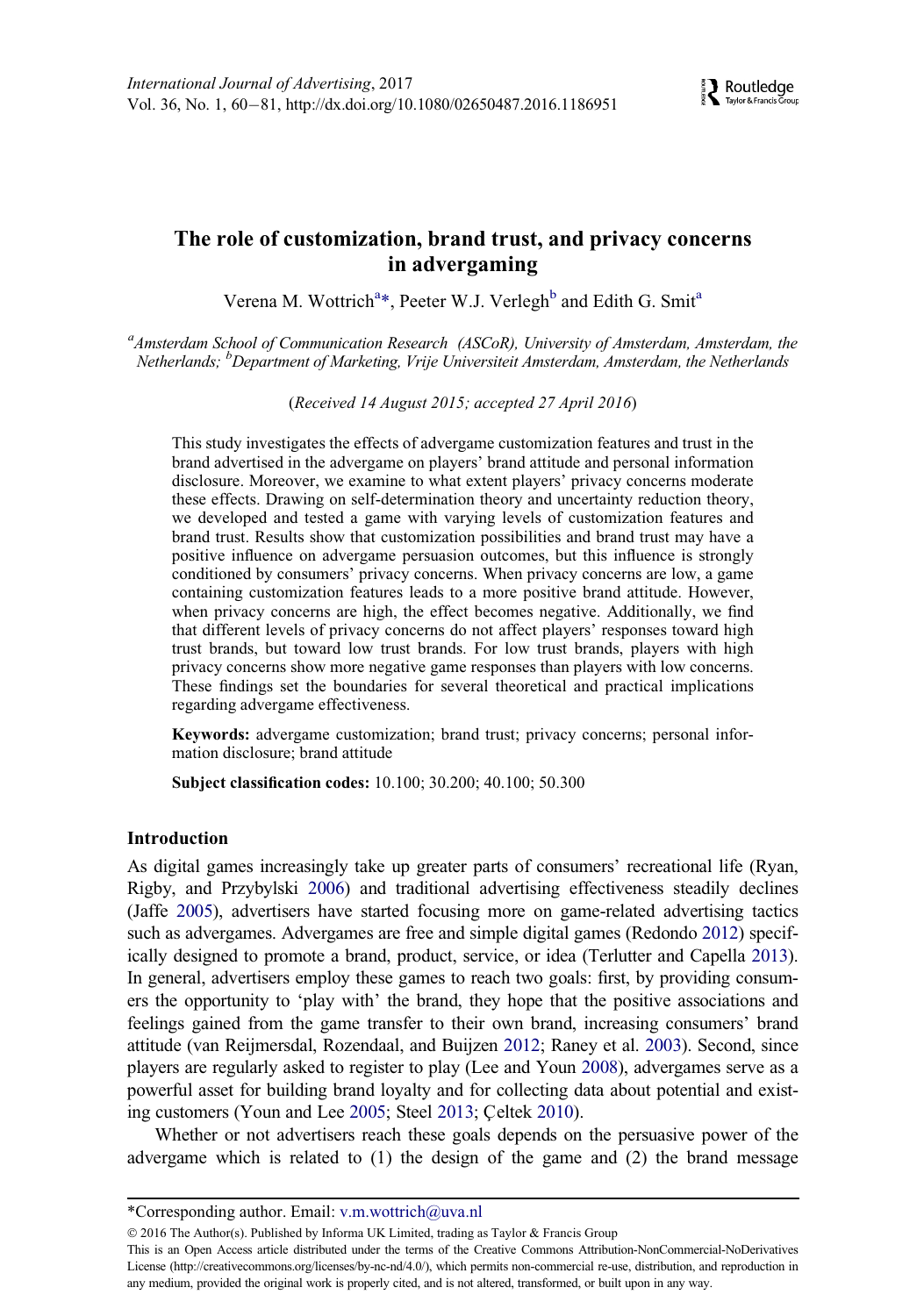included in the game (Nelson and Waiguny [2012](#page-20-1)). As for the game design, prior research on video games has shown that players respond favorably to customization possibilities, which give them the feeling that they have more pull, that is, more autonomy, in the game (e.g., Dardis, Schmierbach, and Limperos [2012](#page-19-1); Teng [2010\)](#page-21-5). This is because customization features partly satisfy individuals' psychological needs (e.g., the need for autonomy or connectedness) (Montgomery and Smith [2009](#page-20-2); Ryan, Rigby, and Przybylski [2006\)](#page-21-0). Although advergames often allow players to customize the game (Lee and Youn [2008\)](#page-20-0), too, research on the effects of customization possibilities on the persuasive outcomes of advergames is scarce. This knowledge is, however, essential for scientists as well as advertisers, because it sheds light on which advergame features enhance advertising outcomes.

As for the brand message included in the game, existing research on advergames has so far neglected to investigate what impact consumers' trust associated with the brand in the game has on persuasion outcomes. This is unfortunate, because brand trust plays a crucial role in commercial exchange relationships and it can have a strong impact on mar-keting success (Delgado-Ballester and Munuera-Alemán [2005](#page-19-2); Barney and Hansen [1994\)](#page-18-1). Drawing on self-determination theory (SDT) (Deci and Ryan [2000](#page-19-3); Ryan and Deci [2000\)](#page-21-6) and uncertainty reduction theory (URT) (Berger and Calabrese [1975](#page-18-2)), which are both important theories to understand game effects (SDT) and brand-consumer interactions (URT), we hope to achieve a more nuanced understanding of how customization possibilities and the feelings of trust toward the brand depicted in the advergame influence consumers' responses toward advergames.

Additionally, we want to investigate which role consumer privacy concerns regarding the data collection practices of advergames play in this relationship. Prior research on advergames has paid little or no attention to consumers' growing concerns about the invasion of privacy by new advertising techniques (Flaherty [2013;](#page-19-4) Reding [2012](#page-21-7)). This is an important gap that needs to be filled especially because earlier research suggests that privacy concerns may provide a boundary condition to the positive effects of online campaigns (e.g., van Noort, Antheunis, and Verlegh [2014](#page-21-8)).

With this study, we not only extend existing literature on advergame effectiveness and shape future academic inquiries in this realm, but we also help advertisers in their selection of appropriate advergame features, in their decision of whether their brand is suitable for being depicted in an advergame, and in their handling of consumer privacy concerns.

## Theoretical background

# Effects of advergame customization on brand attitude and information disclosure

Advergames often allow players to customize the game by letting them choose preferred options for various elements of the game (Moore [2006;](#page-20-3) Lee and Youn [2008](#page-20-0)). The Kellogg's Dino Dig advergame [\(www.clubkelloggs.ca\)](http://www.clubkelloggs.ca), for instance, allows players to choose the color of the gaming environment as well as the tool for digging fossils out of the ground. Customization refers to 'the degree to which a technology, good or service can be created, selected, or changed to comply with user preferences' (Teng [2010,](#page-21-5) 1549). Prior research has shown that providing video game players with customization possibilities leads to positive responses. Dardis, Schmierbach, and Limperos ([2012\)](#page-19-1) found that game customization significantly increases recall of integral brand placements (i.e., brand placement that is central to actual game play), but not of peripheral brand placements. In a cross-sectional survey among online gamers Teng [\(2010\)](#page-21-5) discovered that game customization increases loyalty directly and indirectly through enhanced immersion satisfaction (i.e., satisfying players need to be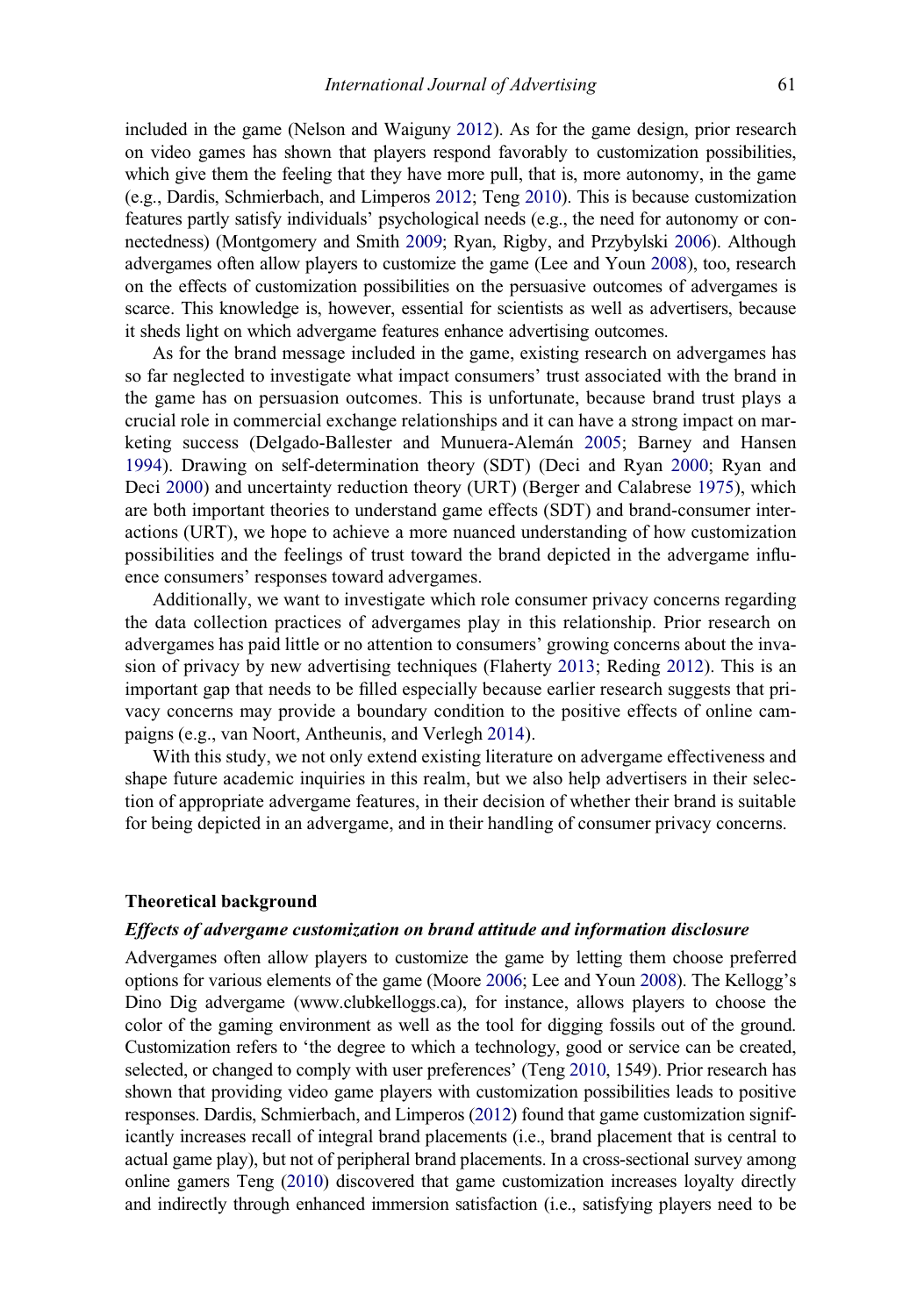immersed into or absorbed by the game). Finally, a survey by Kwak et al. [\(2010\)](#page-19-5) showed that personalization (i.e., customization) options in sport video games have a positive effect on game enjoyment, time spent playing the game, and repurchase intention.

An explanation for the positive effect of customization can be found in SDT (Deci and Ryan [2000;](#page-19-3) Ryan and Deci [2000](#page-21-6)), which has been previously used to explain the positive effects of video games in general and of provisions of choice more specifically (Peng et al. [2012;](#page-21-9) Tamborini et al. [2010](#page-21-10); Ryan, Rigby, and Przybylski [2006](#page-21-0)). SDT states that human motivation can be classified along a self-determination continuum ranging from intrinsic motivation via extrinsic motivation to 'amotivation.' Intrinsically motivated individuals engage in activities for their own sake and they therefore experience a high degree of self-determination. In contrast to this, extrinsically motivated individuals feel less self-determined, as they only show a certain behavior because it is seen as a means to an end (e.g., to avoid punishment or to receive rewards). Eventually, a state in which individuals do not feel any motivation at all is referred to as 'amotivation.'

A subtheory within SDT, cognitive evaluation theory (CET) (Deci and Ryan [1985\)](#page-19-6), posits that individuals are intrinsically motivated to pursue activities that satisfy their three basic psychological needs: the need for competence, the need for relatedness, and the need for autonomy. The need for autonomy, which refers to 'feeling of being the origin of one's own behaviors' (Ng et al. [2012](#page-20-4), 326), is especially important for this study, because we argue that providing advergame players with game customization possibilities is equivalent to providing them with more autonomy. Giving players the possibility to create their own gaming experience, for instance, by choosing an avatar or the design of the gaming environment, provides them with a set of options they can deliberately choose from. This set of choices may give players the feeling that they are origin of the gaming experience, which may (partly) satisfy their need for autonomy.

CET further states that the satisfaction of individuals' basic psychological needs leads to several positive outcomes such as increased psychological well-being, enhanced interest in an activity, inherent satisfaction with it, and enjoyment of an activity (Deci and Ryan [2000](#page-19-3)). In the video-gaming environment, prior research shows that the degree of satisfaction of the need for autonomy can vary depending on autonomy-supportive features in the video game design: players who reported higher experienced in-game autonomy had more positive experiences than people experiencing low autonomy (Ryan, Rigby, and Przybylski [2006](#page-21-0)). Moreover, games emphasizing autonomy through opportunities for action were more likely to draw players back to them (Rigby and Ryan [2011\)](#page-21-11), meaning that when players had the possibility to create their own game experience in the game, they were more likely to continue playing the game in the future. Furthermore, recent studies demonstrated that satisfying the need for autonomy in video games increases enjoyment, the desire for future game play, game recommendations, and game ratings (e.g., Przybylski, Rigby, and Ryan [2010](#page-21-12); Tamborini et al. [2010;](#page-21-10) Peng et al. [2012](#page-21-9); Neys, Jansz, and Tan [2014](#page-20-5)). Recent research has shown that the positive associations and feelings gained from the game, such as game enjoyment and the desire for future game play, can transfer to the brand depicted in the game, increasing consumers' brand attitude (van Reijmersdal, Rozendaal, and Buijzen [2012;](#page-22-0) Raney et al. [2003\)](#page-21-3). This effect is commonly known as the spill-over effect (e.g., Wise et al. [2008;](#page-22-2) Nelson, Yaros, and Keum [2006](#page-20-6)). Based on the above reviewed literature we expect that customization possibilities in advergames satisfy players' need for autonomy, which, in turn, positively influences their affective responses toward the game and the brand depicted in the game. Hence, we hypothesize:

H1a: Game customization will increase advergame players' positive attitude toward the brand depicted in the game.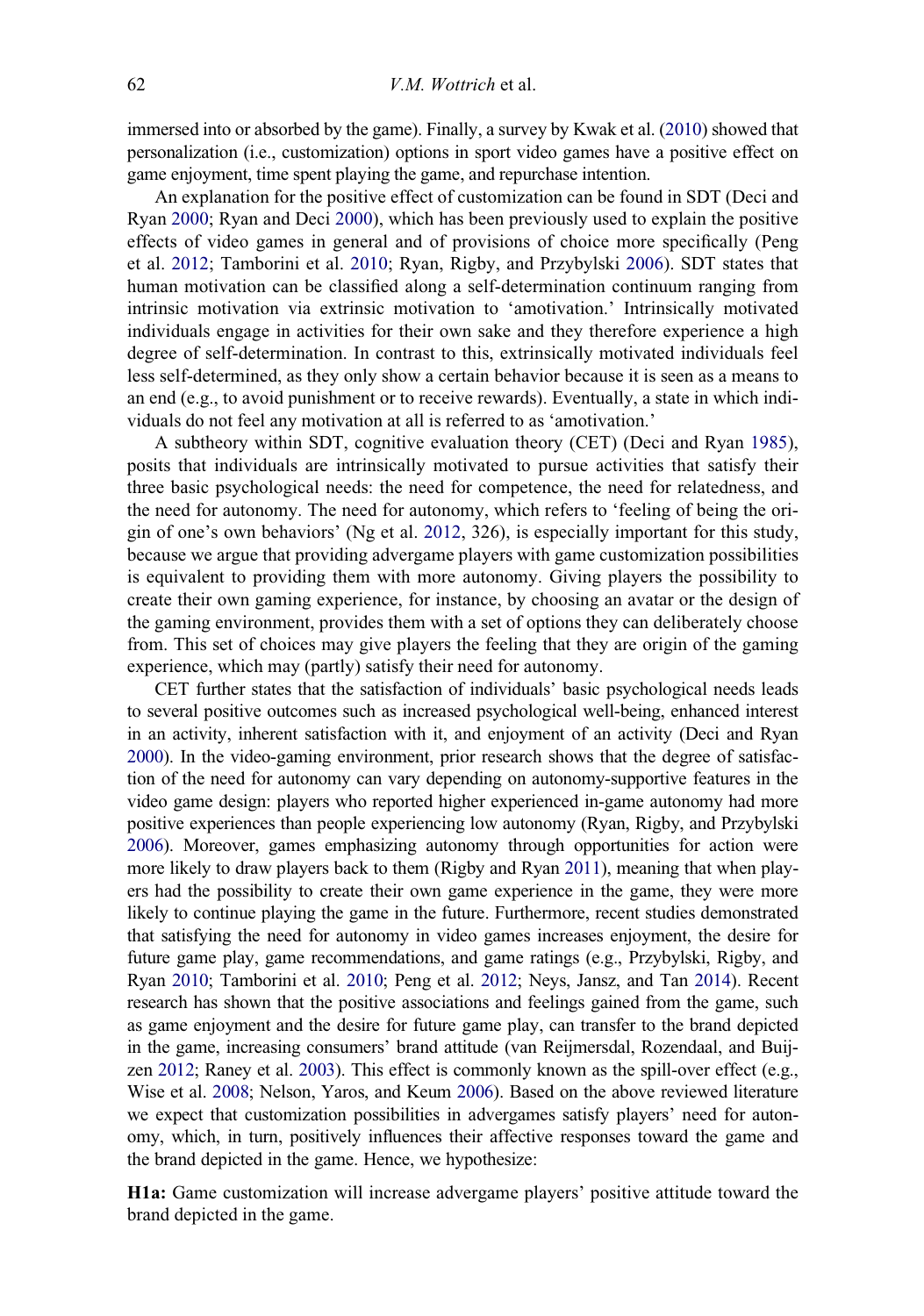In addition to that, providing players with more autonomy in the advergame might also have positive effects on their willingness to disclose personal information (Cozby [1973;](#page-19-7) Derlega [1988](#page-19-8)). As outlined above, higher levels of perceived autonomy lead to higher levels of intrinsic motivation. Existing literature shows that intrinsic motivation, in turn, leads to more interest in an activity (Deci and Ryan [2000](#page-19-3)) and to more effort spent on an activity (Ryan and Deci [2000](#page-21-6)).

Apart from that, customization possibilities in advergames increase players' subjective feelings of presence in or involvement with the game (Bailey, Wise, and Bolls [2009\)](#page-18-3). Since consumers have a limited capacity for processing information (Lang [2000](#page-19-9); Kahneman [1973](#page-19-10)), higher levels of involvement in a game hinder the activation of concerns about sharing personal information. Consequently, when players are more absorbed in the game, they may be less critical about sharing personal information with the sponsor of the advergame, especially if the game requires the player to share information in order to continue playing the game  $-$  a feature that is often built into advergames (cf., van Noort et al. [2014\)](#page-21-8). Peng and colleagues ([2012](#page-21-9)) have shown, for example, that intrinsic motivation increases players' desire for future game play. Based on these findings, we propose that:

H1b: Game customization will increase advergame players' disclosure of personal information.

# Effects of brand trust on personal information disclosure

Brand trust can be defined as 'a feeling of security held by the consumer that the brand will meet his/her consumption expectations' (Delgado-Ballester and Luis Munuera-Alemán [2001](#page-19-11), 1242). This feeling is based on consumers' perception that the brand is reliable in that it has the required capacity to respond to consumer's needs and on the belief that the brand does not take opportunistic advantage of consumers' vulnerability (Delgado Ballester and Luis Munuera-Alemán [2001](#page-19-11)).

Brand trust develops over time and it evolves from past experience and prior interactions (Rempel, Holmes, and Zanna [1985\)](#page-21-13). As many marketing scholars have pointed out, brand trust plays a key role in commercial exchange relationships, because it can create competitive advantage and promote marketing success (e.g., Delgado-Ballester and Munuera-Aleman [2005](#page-19-2); Barney and Hansen [1994\)](#page-18-1). Especially in situations where no further information about the quality of a product or service is available, as it is the case in advergames, brand trust plays an important role, because it works as an information surrogate, which may serve as an indicator for the general reliability of the brand or supplier (Adler [1998](#page-18-4)). Based on this, it becomes apparent that the brand depicted in the advergame has an important function, as it communicates whether or not the sponsor of the game is trustworthy. This, in turn, may influence whether advertisers reach the two goals they pursue, namely increasing brand attitude and gathering personal information about consumers.

While the relationship between brand trust and brand attitude is obvious and well-established in existing literature (e.g., Okazaki, Katsukura, and Nishiyama [2007](#page-20-7)), research on the effect of brand trust on personal information disclosure is relatively scarce especially in the advergaming context. In this study, we propose that brand trust may have a positive effect on the disclosure of personal information. According to the theory of social response, individuals have the tendency to treat computers as social actors although they know that machines do not have feelings, intentions, or human motivations (Nass and Moon [2000;](#page-20-8)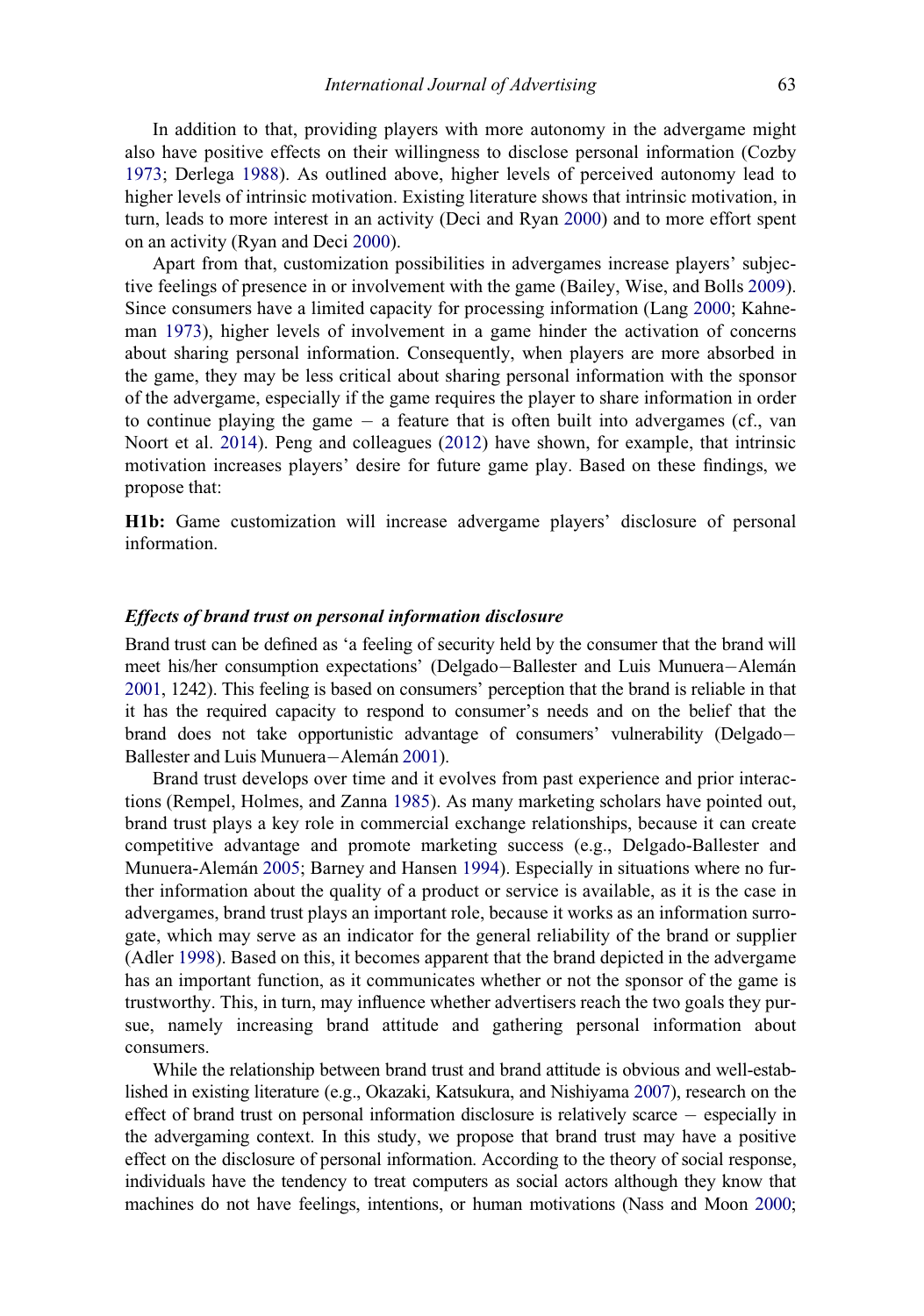Nass, Moon, and Carney [1999\)](#page-20-9). Similar findings have been documented for brands, which are often seen as having a personality that makes them more or less suited as a relationship-partner (Aaker and Fournier [1995](#page-18-5); Smit, Bronner, and Tolboom [2007\)](#page-21-14). Given the fact that advergames are computer games containing a brand, it does not seem far-fetched to apply interpersonal communication theories to human-computer and consumer-brand interactions as they occur in advergames.

The disclosure of personal information on the Internet in general, and via advergames specifically, can be considered as an inherently risky situation, due to the uncertainty and lack of control with regard to how disclosed information is handled (Youn [2009\)](#page-22-3). Whether or not individuals disclose information therefore depends on how they cope with this uncertainty. One important interpersonal communication theory that can be used to explain why and when individuals disclose personal information is URT (Berger and Calabrese [1975\)](#page-18-2). This theory was originally formulated to explain initial communication interactions between strangers, but in time, researchers began to apply it to general interpersonal interactions as well (Bylund, Peterson, and Cameron [2012\)](#page-18-6). URT is based on the assumption that when strangers meet, individuals are primarily motivated to reduce uncertainty and to increase predictability about the behavior of themselves and of the person they interact with. As the amount of interaction between strangers increases, the level of uncertainty decreases. Moreover, as uncertainty is further reduced, the amount of communication will increase (Berger and Calabrese [1975](#page-18-2)).

Translating this to personal information disclosure in advergames, we propose that when advergames interact with players by asking them to share personal information with the brand behind the game, the following will occur: first, players will experience uncertainty, because they do not know what is going to happen with their data and they will feel the wish to reduce this uncertainty. Second, players will strive to increase the predictability of the behavior of the people in charge of the brand doing the request. Brand trust is an essential indicator of the reliability of a brand and a predictor of a brand's future behavior (Delgado-Ballester and Luis Munuera-Alemán [2001\)](#page-19-11).

Therefore, when advergame players experience high levels of brand trust, uncertainty can be decreased and predictability increased, leading to more personal information disclosure.

Empirical research, indeed, supports these assumptions, demonstrating that trust leads to less perceived risk (i.e., uncertainty) (Pavlou [2003](#page-21-15); Mayer, Davis, and Schoorman [1995\)](#page-20-10) and that trust has positive effects on purchase intention and word-of-mouth behavior (Sichtmann [2007](#page-21-16)), and, more importantly, sharing identifiable information on the Internet (Mesch [2012\)](#page-20-11). Therefore, we hypothesize that:

H2: The higher the feelings of brand trust in the brand depicted in the advergame, the more personal information will be disclosed.

# The role of consumer privacy concerns

Advergames are not only used as a means to increase consumers' brand attitude (van Reijmersdal, Rozendaal, and Buijzen [2012](#page-22-0); Raney et al. [2003](#page-21-3)), but also for collecting personal information about players. The [Kellogg's Fruit Loop advergame](#page-19-12) ([www.clubkel](http://www.clubkelloggs.ca) [loggs.ca\)](http://www.clubkelloggs.ca), for instance, asks players to disclose their personal information (i.e., first and last name, birth date, province) before playing the game. Other games store meta information about the player during game, for instance IP address, which strategic moves the player takes, etc. (Thurm and Kane [2010](#page-21-17)). These direct and indirect requests to provide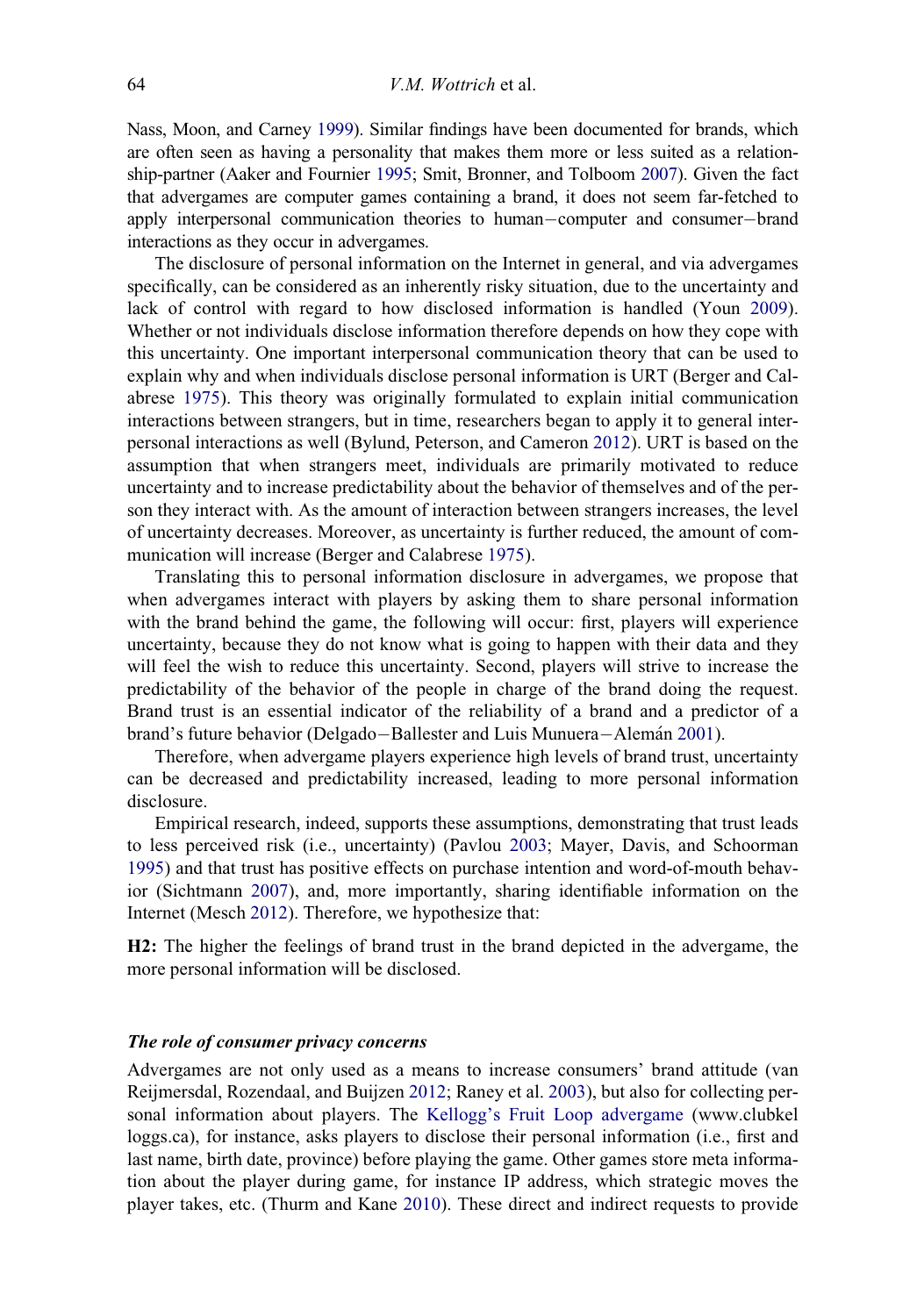personal information may induce privacy concerns in advergame players. Existing literature has shown that individuals may differ widely in the extent to which they experience concern for privacy (Phelps, Nowak, and Ferrell [2000](#page-21-18)) and in the extent to which they cope with these concerns (Debatin et al. [2009](#page-19-13); Sheehan and Hoy [1999\)](#page-21-19). Therefore, we propose that our hypothesized effects vary with the level of privacy concerns. Consumer privacy can be defined as 'the claim of individuals, groups, or institutions to determine for themselves when, how, and to what extent information about them is communicated to others' (Westin [1967,](#page-22-4) 7). Today, privacy is increasingly becoming a prominent issue associated with computer-mediated communication (Okazaki, Li, and Hirose [2009\)](#page-20-12), because information on the Internet is persistent, replicable, searchable, and shareable (Boyd [2008;](#page-18-7) Papacharissi and Gibson [2011](#page-20-13)), thereby making consumers vulnerable in that they have little control over how the information they disclosed is handled by marketers (Youn [2009](#page-22-3)). In response to the growing concerns (Reding [2012](#page-21-7); Flaherty [2013\)](#page-19-4), researchers have begun to empirically examine the antecedents and consequences of online privacy concerns (e.g., Taddicken [2014;](#page-21-20) Youn [2009;](#page-22-3) Wirtz, Lwin, and Williams [2007\)](#page-22-5). These studies have led to mixed results.

On the one hand, it has been shown that although consumers are worried about their online privacy, for instance, within the social web, they do not apply these concerns to their online usage behavior correspondingly (e.g., Debatin et al. [2009;](#page-19-13) Yao, Rice, and Wallis [2007\)](#page-22-6). This phenomenon is referred to as the 'privacy-paradox' (Barnes [2006;](#page-18-8) Norberg, Horne, and Horne [2007\)](#page-20-14), which is assumed to occur due to a lack or problem of risk awareness and due to consumers' lack of awareness regarding privacy protection possibilities (Tufekci [2008](#page-21-21); Debatin et al. [2009](#page-19-13); Taddicken [2014](#page-21-20)).

On the other hand, several studies have found that privacy concerns strongly relate to risk reducing behavior such as withholding or falsifying personal information, using privacy-enhancing techniques (e.g., encryption), asking for removal from mailing lists, sending highly negative messages (i.e., 'flaming'), or changing attitudes (Sheehan and Hoy [1999;](#page-21-19) Wirtz, Lwin, and Williams [2007](#page-22-5); Jahangir and Begum [2007\)](#page-19-14). Many scholars from different perspectives adopted multiple theories (e.g., privacy calculus theory, theory of planned behavior) to explain these effects (see Li [2012](#page-20-15) for review).

The role of privacy concerns in online advertising was studied, for example, by van Noort et al. [\(2014](#page-21-8)), who found that consumers respond more positively to online campaigns when they experienced low levels of privacy concern. However, these positive effects disappear as privacy concerns increase. In line with these findings, Smit, van Noort and Voorveld ([2014\)](#page-21-22) showed that privacy-concerned Internet users have a more negative attitude toward online behavioral advertising than consumers with low privacy concerns. Maslowska, van den Putte, and Smit [\(2011](#page-20-16)) empirically demonstrated that consumers' affective online campaign responses were more positive when privacy concerns were low.

Based on the above reviewed literature, it becomes clear that privacy concerns influence consumer behavior in various, not easily predictable ways. Advergame features interacting with consumer privacy concerns in different ways make life even more complicated. On the one hand, advergame features can help to reduce consumer privacy concerns, which may positively affect advergame effectiveness: since interactive marketing techniques, such as advergames, are characterized by their blurred boundaries between advertising and entertainment (Raney et al. [2003\)](#page-21-3), they can reduce consumers' awareness that the game they are playing is in fact a disguised advertising medium (Waiguny, Nelson, and Terlutter [2014\)](#page-22-7). This implies that the entertaining masquerade of advergames, which might be intensified by providing players with more autonomy through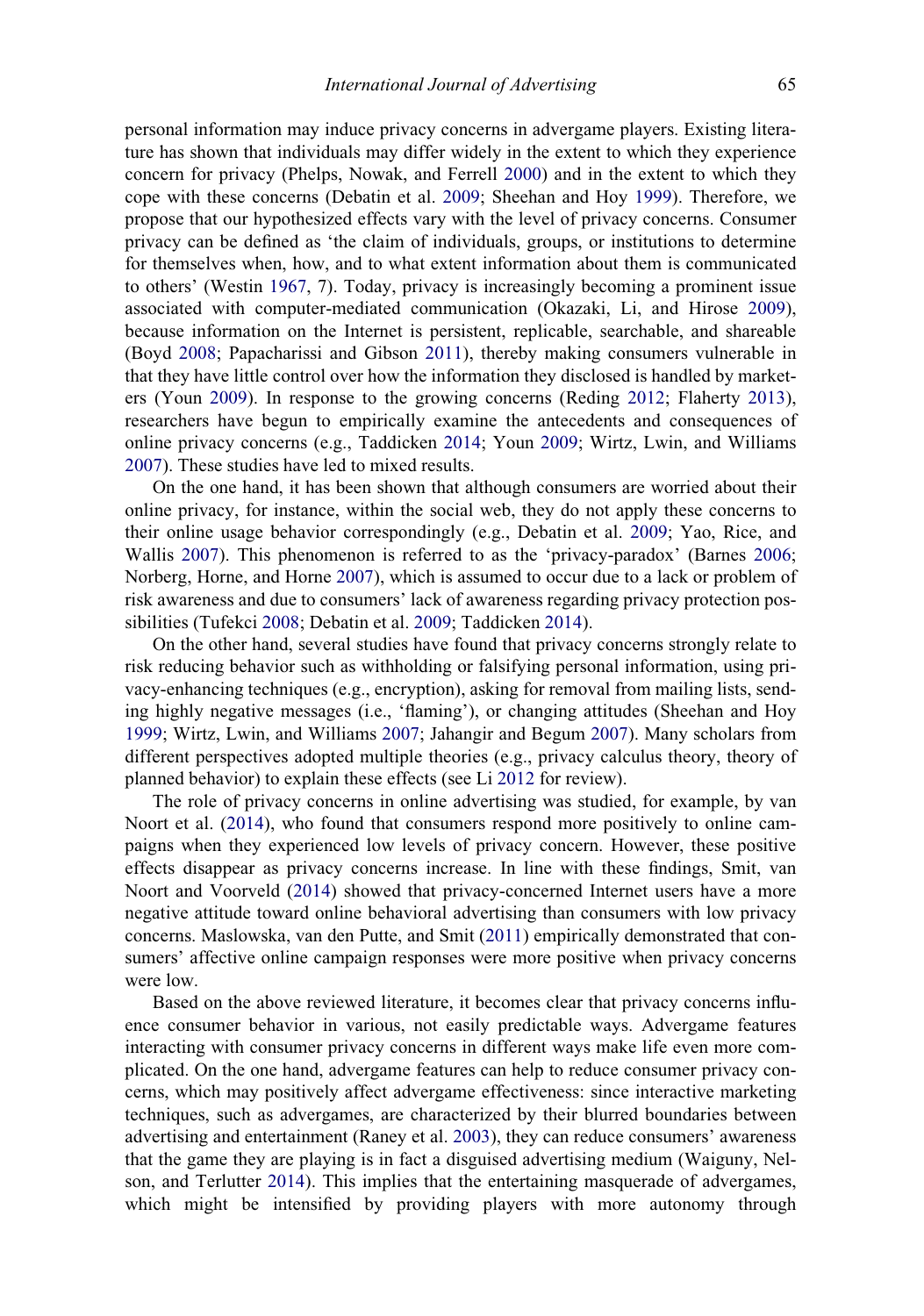<span id="page-7-0"></span>

Figure 1. Proposed effects of game customization and brand trust on brand attitude and personal information disclosure and the role of privacy concerns.

customization possibilities, may reduce consumers' levels of privacy concerns. The latter, in turn, is likely to be beneficial for advergame persuasion outcomes. In addition, privacy concerns may also be reduced by depicting a trusted brand in the game. When consumers trust a brand, they feel more secure in their interaction with the brand and they perceive the brand to be reliable and responsible for their interests and welfare (Delgado-Ballester, Munuera-Aleman, and Yague-Guillen [2003](#page-19-15)). Based on this, privacy concerns are likely to be low if the game contains a brand people trust, which may, in turn, enhance advergame effectiveness.

On the other hand, privacy concerns may negatively influence advergame effectiveness even if the game contains customization features and a trusted brand. As Molesworth [\(2006](#page-20-17)) demonstrated, brand placements in video games are perceived as an invasion of privacy by players. This invasion of privacy could lead to feelings of irritation on the side of the player (Martí-Parreño et al. [2013\)](#page-20-18), which may undermine the entertainment factor of advergames induced by customization features, thereby impairing advergame effectiveness. These findings suggest that privacy concerns may interact with features of the game, which, in conjunction, may negatively influence persuasion outcomes of advergames.

As the previously outlined mixed findings indicate, consumers react differently to privacy concerns and features of advergames may interact with privacy concerns in various ways, too. As it is impossible to propose hypotheses based on previous mixed findings, we pose the following research question:

RQ: To what extent are privacy concerns related to brand attitude and information disclosure, and how do privacy concerns interact with effects of advergame features?

The model proposed here is depicted in [Figure 1.](#page-7-0)

# Method

#### Participants and design

181 students aged 18-31 years ( $M = 21.79$ , SD = 2.90) participated in the experiment in exchange for extra course credit or five euros. Of those respondents 76% was female. Sixtyfour percent indicated never playing computer games. Twenty-three respondents were removed from the original sample ( $n = 204$ ) because they did not answer properly to the questions or because their answer showed demand effects, that is, socially desirable answers.

The experimental design was a 2 (customization: high vs. low)  $\times$  2 (brand trust: high vs. low) between subjects factorial design. Participants were randomly assigned to the following four experimental conditions: high customization-high brand trust ( $n = 44$ ); high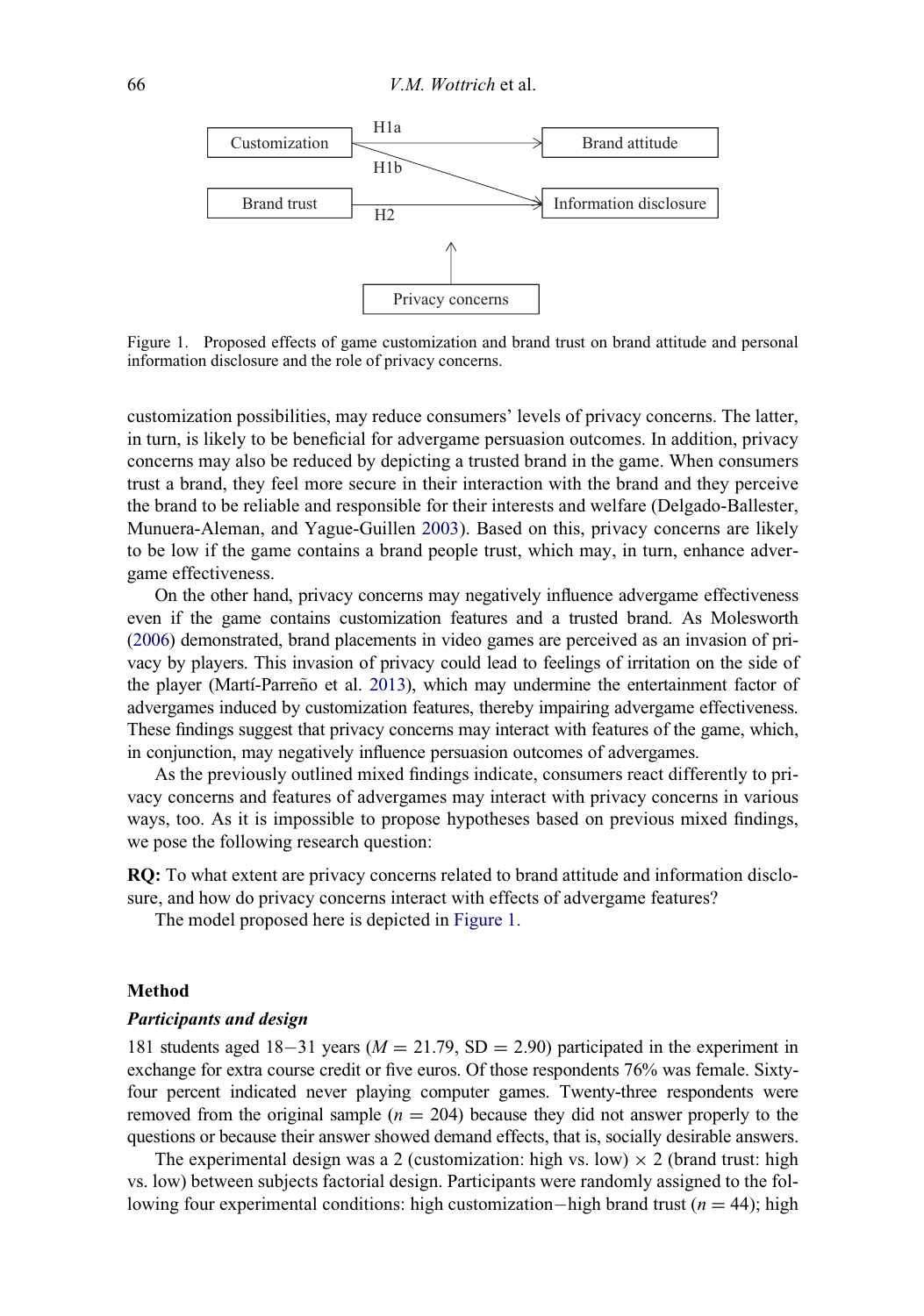customization–low brand trust ( $n = 45$ ); low customization–high brand trust ( $n = 45$ ); low customization-low brand trust ( $n = 47$ ).

# Stimulus material

To test the hypotheses, an advergame that resembled the popular arcade game 'Flappy Birds' was specifically developed for this study. In this game, participants were asked to navigate a flying bird through a maze of tubes without colliding with the tubes. This game was chosen because arcade games are most frequently used for advergames (Lee and Youn [2008](#page-20-0)). The following two factors were manipulated in the advergame.

Customization served as a between subjects factor and it could take on the value high or low customization. In the high customization condition, after clicking on a link to the game, respondents were directed to a landing page where they could customize the game in five steps. In the first step, respondents could choose one out of three different avatar birds. In the second step, they could pick one out of three hats for their bird. After that, they could give their bird a name, which remained visible directly above the flying bird during the whole game. In the fourth step, respondents could select one out of three differently colored gaming environments. Finally, in the fifth step, respondents could indicate whether they wanted to see their personal high score in the left corner of the game while playing or not. In the low customization condition all these options were absent on the landing page of the game.

Brand trust was the second between subjects factor, which could take on the value high brand trust or low brand trust. Prior to the target study, a pretest was conducted to select suitable brands that either elicit high or low levels of brand trust. Before conducting the pretest we established a list of 40 trusted and not trusted brands by asking 10 students to write down brands they do or do not trust. In the pretest we asked 29 student participants ( $M_{\text{age}} = 23.71$ , SD = 2.43; 75.9% female) to rate these 40 brands on their level of brand trust using one item adapted from Chaudhuri and Holbrook  $(2001, 81-93)$  $(2001, 81-93)$  ('I trust brand X') with responses ranging from  $1 =$  absolutely not' to '5 = absolutely.' Based on the results from the pretest we selected the brands Hema (retail, food, and drinks), Ikea (furniture), Dove (skin care), Philips (electronics), and Spa (mineral water) as high trust brands and the brands Primark (cheap clothes), Burger King (fast food), Shell (energy and petrochemicals), Nationale Postcode Loterij (zip code lottery), and McDonald's (fast food) as low trust brands. Only one of these brands was depicted in each game version. We included five different instances of 'high trust' brands and five different instances of 'low trust' brands, because we wanted to ensure that our findings would be due to variations in brand trust, and not to idiosyncratic differences between brands. To ensure that brand exposure frequency, which was  $5-7$  seconds per brand, was equal among all conditions, in all game versions brands were depicted three times on billboards during the first 90 seconds of playing. The sponsorship disclosure 'This game is sponsored by brand X' remained in the upper left corner during the whole game.

# Procedure

Participants were recruited via a departmental subject pool at a Dutch university and via posters and flyers distributed on the campus. Prior to participating in the study informed consent was obtained. After that, respondents were randomly assigned to one of the four conditions. Hereafter, they were asked to rate 20 brands (including the 10 target brands) on their level of brand trust using the same question item as in the pretest. Next, they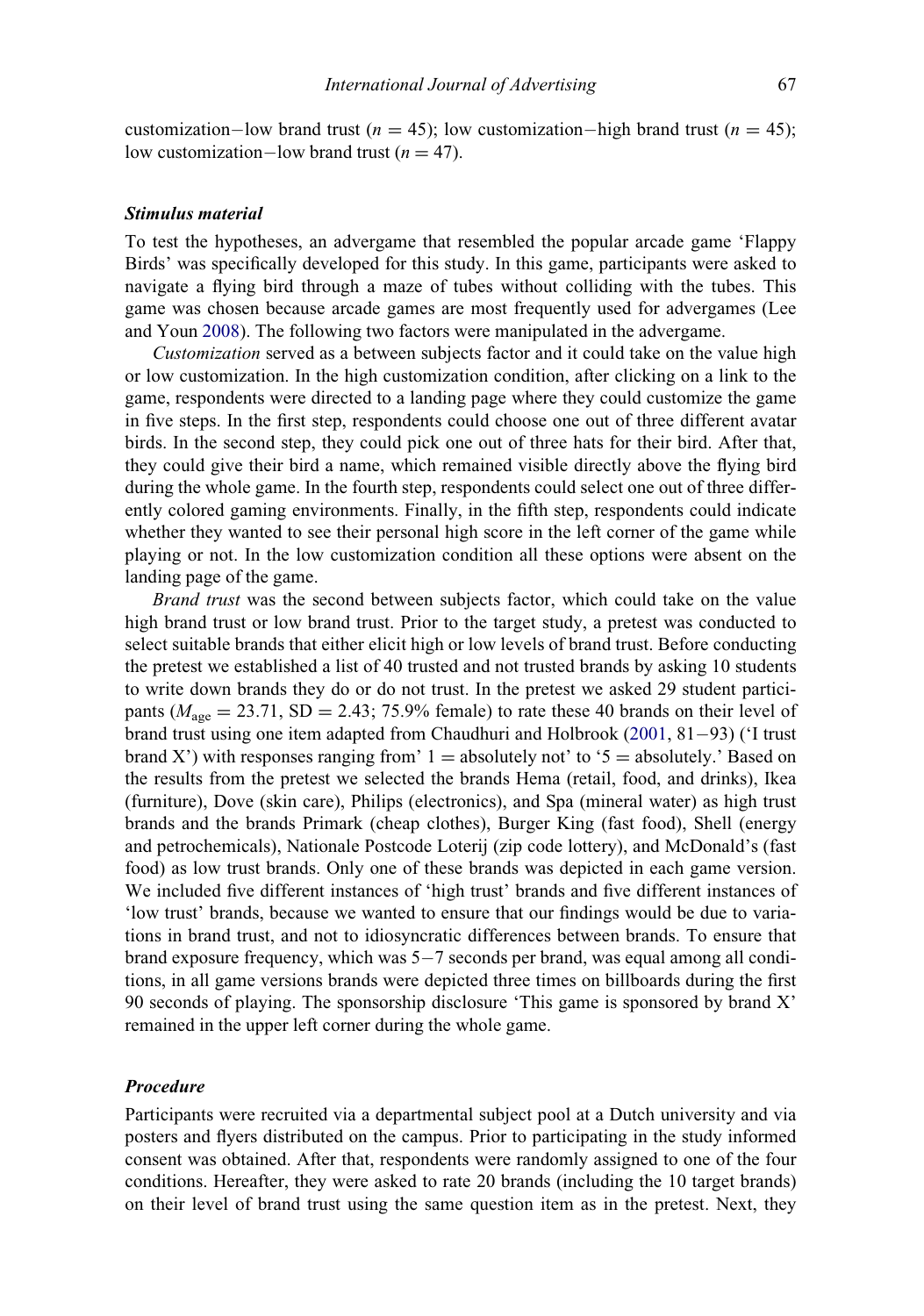conducted an unrelated distractor study for approximately 15 minutes. Hereafter, respondents were asked to play the advergame. Based on participants' individual results of the brand trust ratings at the beginning of the experiment and on the condition they were randomly assigned to, the advergame either contained the brand they trusted least or most. After finishing the game, participants were asked to complete a questionnaire in which they answered questions (in the following order) on autonomy, game enjoyment, privacy concerns, brand recall, brand recognition, brand trust, brand familiarity, brand attitude, personal information disclosure, in-game competence, manipulation checks, prior gaming experience, and finally demographics. At the end of the experiment participants were thanked for their participation and they could choose whether they wanted to receive course credit or five euros as a reward.

#### **Measures**

#### Dependent variables

Brand attitude was measured with three items on a seven-point semantic differential scale  $(1 = negative pole)$  to  $7 = positive pole$  adapted from Dahlén [\(2005](#page-19-17)): After the fragment 'To me brand X is …' respondents could choose between 'bad/good,' 'negative/positive,' and 'unsatisfying/satisfying.' The scale had an excellent internal reliability ( $\alpha = .96$ ), hence scale items were averaged to form an overall brand attitude scale  $(M = 4.34, SD = 1.92)$ .

Personal information disclosure was measured using direct behavioral measures. After playing the advergame for about 90 seconds a pop-up appeared with the following request: 'This is the end of the trial version. To continue with the real game version, in which your scores are stored in a ranking list, share your personal information with brand X.' Respondents had the possibility to disclose information by typing in their name, sex, age, e-mail address, postcode, and telephone number. They were free to choose whether or not they wanted to share information and how much information they wanted to share. If they wanted to share information, they could type it in an open text field and click on 'Send' afterwards. It was not possible to click on 'Send' without disclosing at least the name. In case respondents did not want to share information they could close the pop-up by clicking on 'Cancel.' After clicking on 'Send' or 'Cancel', respondents played the game again for 90 seconds.

Sometimes respondents obviously disclosed fake information (e.g., 'hell no!'; '1234567'). Therefore the answers were coded as follows. A general disclosure scale was constructed by assigning for each of the six disclosure options a '0' if the participant did not disclose information or if he obviously disclosed fake information and a '1' if the participant disclosed information. Information disclosure varied from '0' (no disclosure) to '6' (all information disclosed) with an average disclosure score of 1.01 (SD = 1.94).

# Consumers' privacy concerns

*Privacy concerns* were measured by four seven-point Likert scale items  $(1 = strongly$  disagree,  $7 =$  strongly agree) adopted from Okazaki, Li, and Hirose's ([2009,](#page-20-12) 63-77) privacy concerns 'collection' dimension: 'It usually bothers me when online games ask me for personal information,' 'When online games ask me for personal information, I sometimes think twice before providing it,' 'It bothers me to give personal information to so many online games,' and 'I'm concerned that online games are collecting too much personal information about me.' As the scale was reliable, items were averaged to form one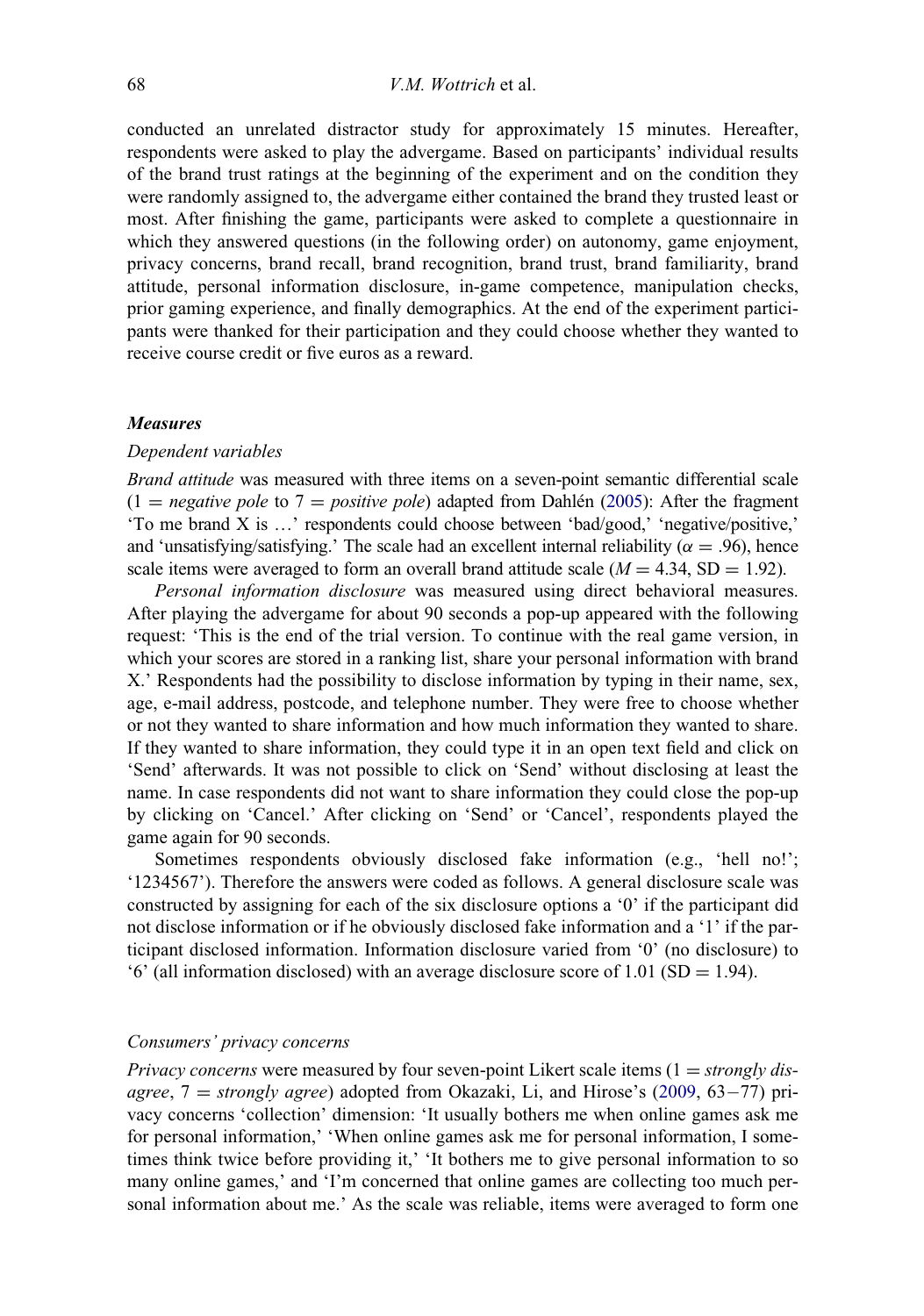single index for privacy concerns with higher scores representing higher levels of concern  $(M = 6.14, SD = .89, \alpha = .78).$ 

# Control variables and manipulation checks

Customization. To check whether the manipulation of customization was successful we used a combined five-item scale consisting of four in-game autonomy items adapted from Ryan et al. [\(2006](#page-21-0), 344–60) and one item adapted from Peng et al. [\(2012](#page-21-9)) ( $1 = \text{strongly}$ ) disagree,  $7 =$  strongly agree): 'I experienced a lot of freedom in the game,' 'I had a lot of choices in the game,' 'I felt controlled and pressured to be a certain way' (reversed), 'I did things in the game because they interested me,' and 'I had many opportunities to choose how the game looks like.' Conducting a principal component analysis with orthogonal rotation (varimax) on the autonomy items yielded one component with eigenvalues over Kaiser's criterion of 1 (EV = 2.53), which explained 50.64% of the variance. Still, one item was excluded due to reliability problems. The remaining items were averaged to form one customization scale ( $M = 2.81$ , SD = 1.22,  $\alpha = .80$ ).

*Brand trust* was measured with six seven-point Likert scale items  $(1 = strongly$  disagree,  $7 = strongly$  agree) adapted from Delgado-Ballester [\(2004](#page-19-18)): 'I feel confidence in brand  $X$ , ' $X$  is a brand that never disappoints me,'  $X$  is a brand that meets my expectations,' 'X guarantees satisfaction,' 'X would be honest and sincere in addressing my concerns,' and 'X would make any effort to satisfy me.' The reliability of this scale was excellent ( $\alpha = .95$ ), hence, items were averaged to form a single brand trust measure  $(M = 3.68, SD = 1.69).$ 

A number of control variables were collected to make sure that the effects were not caused by other differences between groups. First, game enjoyment was measured using four seven-point Likert scale items  $(1 = strongly \, disagree, 7 = strongly \, agree)$  adapted from the Intrinsic Motivation Inventory (Ryan, Mims, and Koestner [1983\)](#page-21-23) for example 'I enjoyed playing the game,' 'I thought the game was boring' (reversed). The scale was reliable, therefore items were averaged ( $M = 3.13$ , SD = 1.36,  $\alpha = .89$ ). Second, in-game competence was measured using four seven-point Likert scale items  $(1 = strongly$  disagree,  $7 =$  strongly agree) adopted from Ryan et al. ([2006,](#page-21-0) 344–60), for instance, 'I felt very capable and effective during the game,' and 'The game kept me on my toes but did not overwhelm me'  $(M = 3.12, SD = 1.21, \alpha = .82)$ . Third, prior gaming experience was assessed by asking participants how many times a week they play online games on average with answer options ranging from '1 = never' to '5 = more than 15 times a week.' They were also asked whether they knew the game Flappy Birds ( $0 = no$  and  $1 = yes$ ) and if so, how many times they have played Flappy Birds until now in total  $(1 = never to$  $5 = more than 15 times a week$ . Fourth, game professionalism was assessed to ascertain that the game was perceived to be realistic. Participants were asked whether they agreed  $(1 = strongly disagree, 7 = strongly agree)$  with the statement 'I could encounter the game I just played on a real gaming website'  $(M = 4.16, SD = 1.88)$ . Fifth, *brand familiarity* was measured by asking participants 'How familiar are you with brand X?' (1  $=$ very unfamiliar to  $7 = \text{very familiar}$ ) ( $M = 5.71$ , SD = 1.30). Sixth, to check whether participants had seen the brand depicted in the game, brand memory was measured by asking participants to write down in an open text field which brand they remembered having seen in the game (free recall) and by presenting participants 10 brands from which they could choose the one they had seen during the game (recognition). As for the free recall measure, a '0' was coded when participants did not write down the correct brand and a '1' if they did recall the brand correctly. As for the recognition measure, a '0' was assigned if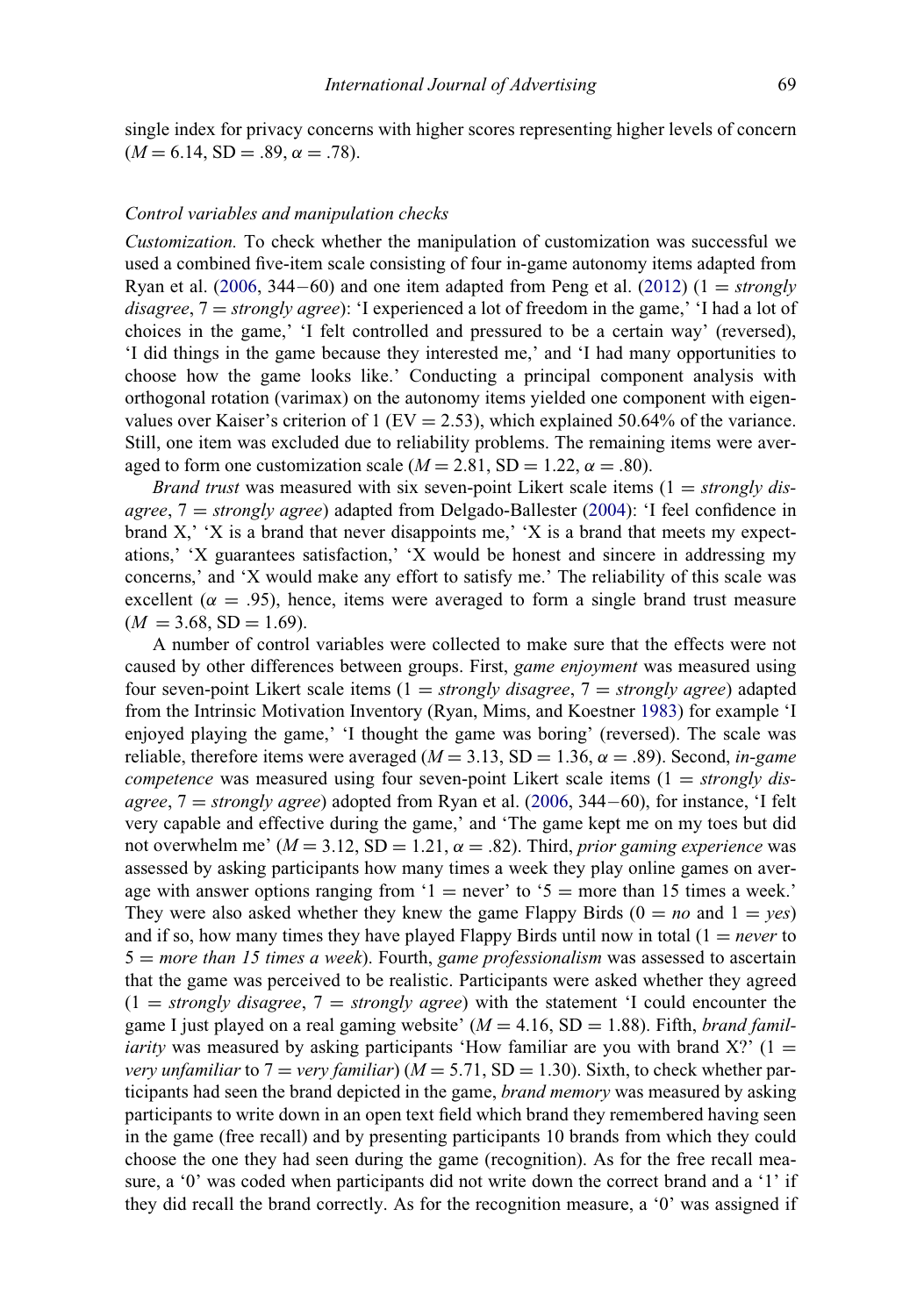participants clicked on a wrong brand and a '1' if they clicked on the correct brand. Average memory scores were very high  $(M_{\text{recall}} = .94, SD = .23; M_{\text{recondition}} = .91, SD =$ .30), suggesting that participants had noticed the brand that was shown in the game. Finally, participants' age, gender, nationality, and educational background were ascertained.

# Results

#### Manipulation checks and control variables

As intended, participants in the high customization condition perceived that they had more options and freedom to customize the game  $(M = 3.16, SD = 1.28)$  than respondents in the low customization condition ( $M = 2.47$ , SD = 1.07), (t(171.10) = -3.91, p < .001). Additionally, respondents in the high brand trust condition experienced significantly more brand trust ( $M = 5.01$ , SD = 1.07) than respondents in the low brand trust condition ( $M = 2.39$ , SD = 1.07), (t(179) = -16.54, p < .001), indicating that the brand trust manipulation was successful, too. The experimental groups did not differ with respect to game enjoyment, in-game competence, prior gaming experience, game professionalism, brand familiarity, brand memory, age, gender, nationality, and educational background.

Before testing our hypotheses, we conducted analyses of variance (ANOVAs) to check whether there would be brand specific results. These analyses showed that information disclosure did not differ between brands,  $F(9, 171) = 1.06$ ,  $p = .40$ . For brand attitude, there was a significant difference between the high trust brands and the low trust brands,  $F(9, 1)$  $171$ ) = 32.09, p < .001. Post hoc tests (Bonferroni) showed that the high trust brands led to a more positive brand attitude than the low trust brands. Within the group of the five high trust brands there were no significant differences. The same applied to the low trust brands. Regarding brand trust, there were no significant differences neither within the group of the five high trust brands nor within the group of the five low trust brands.

# Testing hypotheses

All hypotheses were tested running ordinary least squares (OLS) regressions for each dependent variable, with customization, brand trust, privacy concerns, and the interactions of privacy concerns with the other two variables as predictors. Following Hayes [\(2013](#page-19-19)), main effects parameterization was applied to the categorical independent variables before running the analyses in order to parameterize the model correctly. This means that the two levels of both independent variables were coded with codes of -0.5 and 0.5. The variables privacy concerns and personal information disclosure both had skewness problems since participants had very high privacy concerns  $(M = 6.14$ , on a seven-point scale; skewness  $= -1.13$ ) and hardly disclosed any personal information ( $M = 1.01$ , on a six-point scale; skewness  $= 1.64$ ). Consequently, we decided to use bootstrapping (5000 samples), because the sampling distribution was asymmetrical and parametric tests could not be used (Field [2013](#page-19-20)). Moreover, we mean-centered the moderator variable privacy concerns in order to avoid multicollinearity problems. Variance inflation factor diagnostics did not point to any multicollinearity problems.

The regression model with brand attitude as dependent variable and customization, brand trust, privacy concerns, and the interactions of privacy concerns with customization and brand trust was highly significant,  $F(5, 175) = 62.38$ ,  $p < .001$ , and it explained 64%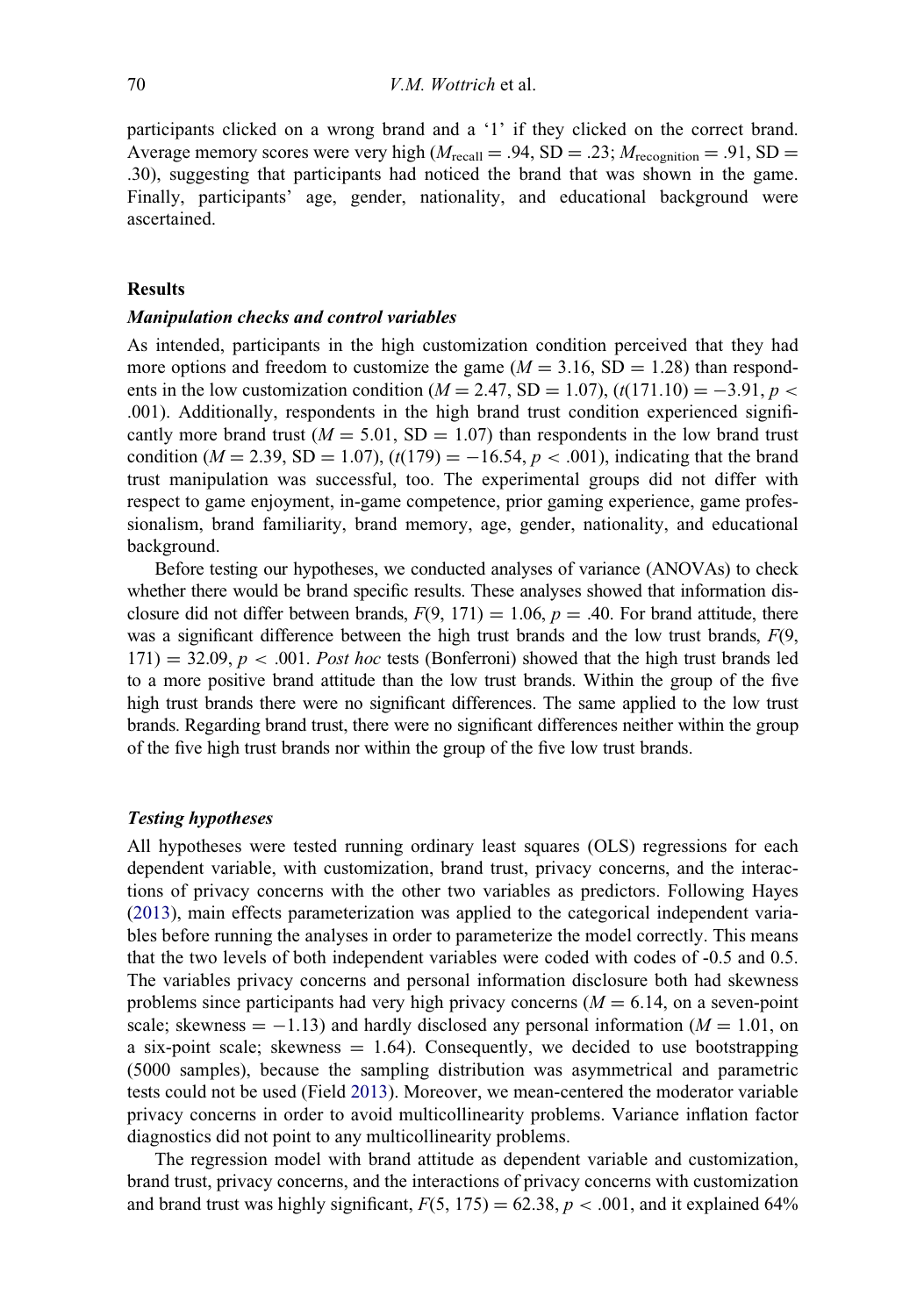|                            | <b>Brand</b><br>attitude b | Information<br>disclosure <i>b</i> | <b>Hypothesis</b>          |
|----------------------------|----------------------------|------------------------------------|----------------------------|
| Intercept                  | 4.38                       | 1.02                               |                            |
| Cust                       | $-.06$                     | .01                                | H <sub>1</sub> ab rejected |
| <b>BT</b>                  | $2.92***$                  | .34                                | H <sub>2</sub> rejected    |
| PC                         | $-.33***$                  | $-.43***$                          |                            |
| $BT \times Cust$           | $-.20$                     | .02                                |                            |
| $PC \times Cust$           | $-.40*$                    | .19                                |                            |
| $PC \times BT$             | $.36^{\dagger}$            | $.72*$                             |                            |
| $PC \times BT \times Cust$ | .42                        | $-.36$                             |                            |
| $R^2$                      | $.64***$                   | $.08*$                             |                            |

Table 1. Regression results (*b* values).

<span id="page-12-0"></span>Note:  $BT = brand$  trust, cust  $=$  customization,  $PC = privacy$  concerns.

 $p < .10, \, {}^{\ast}p < .05, \, {}^{\ast\ast}p < .01, \, {}^{\ast\ast\ast}p < .001.$ 

of the variance in brand attitude. As can be seen in [Table 1,](#page-12-0) customization had no significant effect on brand attitude; hence, the results did not support H1a.

Additionally, the regression model with personal information disclosure as dependent variable and customization, brand trust, privacy concerns, and the interactions of privacy concerns with customization and brand trust was significant,  $F(5, 175) = 3.05$ ,  $p < .05$ , and it explained 8% of the variance in personal information disclosure. The results showed that customization had no significant effect on personal information disclosure, rejecting H1b. Moreover, there was no significant effect of brand trust on personal information disclosure; hence, H2 was rejected too.

Next we tried to find an answer to our research question: to what extent are privacy concerns related to brand attitude and information disclosure, and how do privacy concerns interact with effects of advergame features? Results showed that privacy concerns had strong negative effects on brand attitude and personal information disclosure. Moreover, the analyses yielded two significant two-way interactions: (1) privacy concerns interacted significantly with customization and (2) privacy concerns interacted (marginally) significantly with brand trust. The interaction effect of privacy concerns and customization on brand attitude was significant and probed using the Johnson and Neyman (JN) [\(1936](#page-19-21)) technique (cf. Hayes and Matthes [2009;](#page-19-22) Hayes [2013](#page-19-19)). This 'floodlight analysis' circumvents problems associated with pick-a-point approaches, such as arbitrarily selecting 'low,' 'moderate,' and 'high' values on the moderator, by identifying the regions of the moderator continuum where the effect of the independent variable on the dependent variable is statistically significant and where it is not (Hayes [2013\)](#page-19-19). As can be seen in [Figure 2](#page-13-0), when privacy concerns were low (i.e., below  $-1.67$ ), participants in the high customization condition had a more positive brand attitude than participants in the low customization condition. In contrast to this, when privacy concerns were high (i.e., above .87), participants in the high customization condition were more negative toward the brand than participants in the low customization condition.

Additionally, the interaction effect of privacy concerns and brand trust on brand attitude was marginally significant in the regression model. Analyses with the JN technique showed that the whole interaction was significant. As visualized in [Figure 3,](#page-13-1) in the high brand trust condition there was no big difference in brand attitude between participants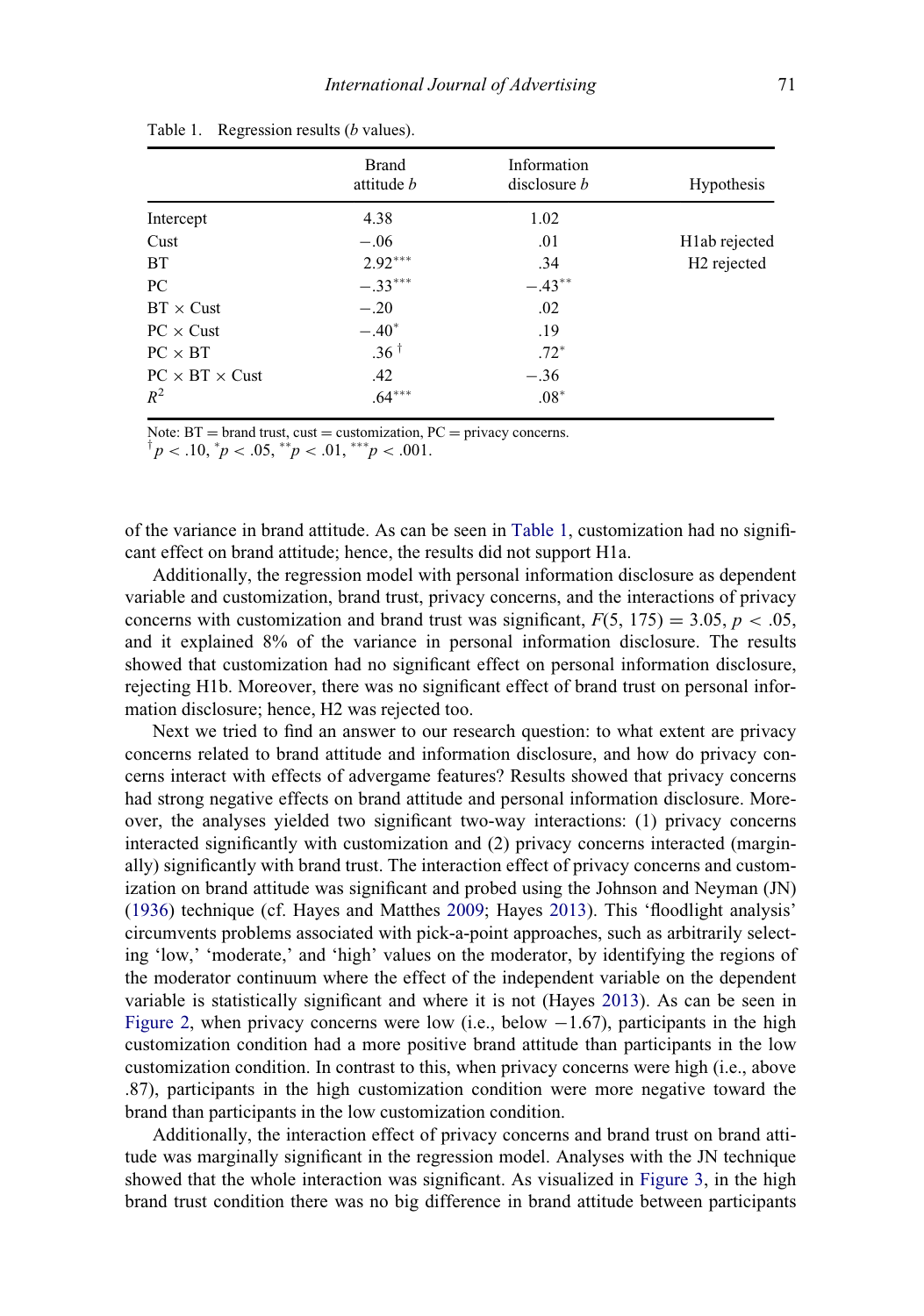<span id="page-13-0"></span>

Figure 2. Relationship between privacy concerns and brand attitude for participants in the high or low customization condition.

<span id="page-13-1"></span>

Figure 3. Relationship between privacy concerns and brand attitude for participants in the high or low brand trust condition.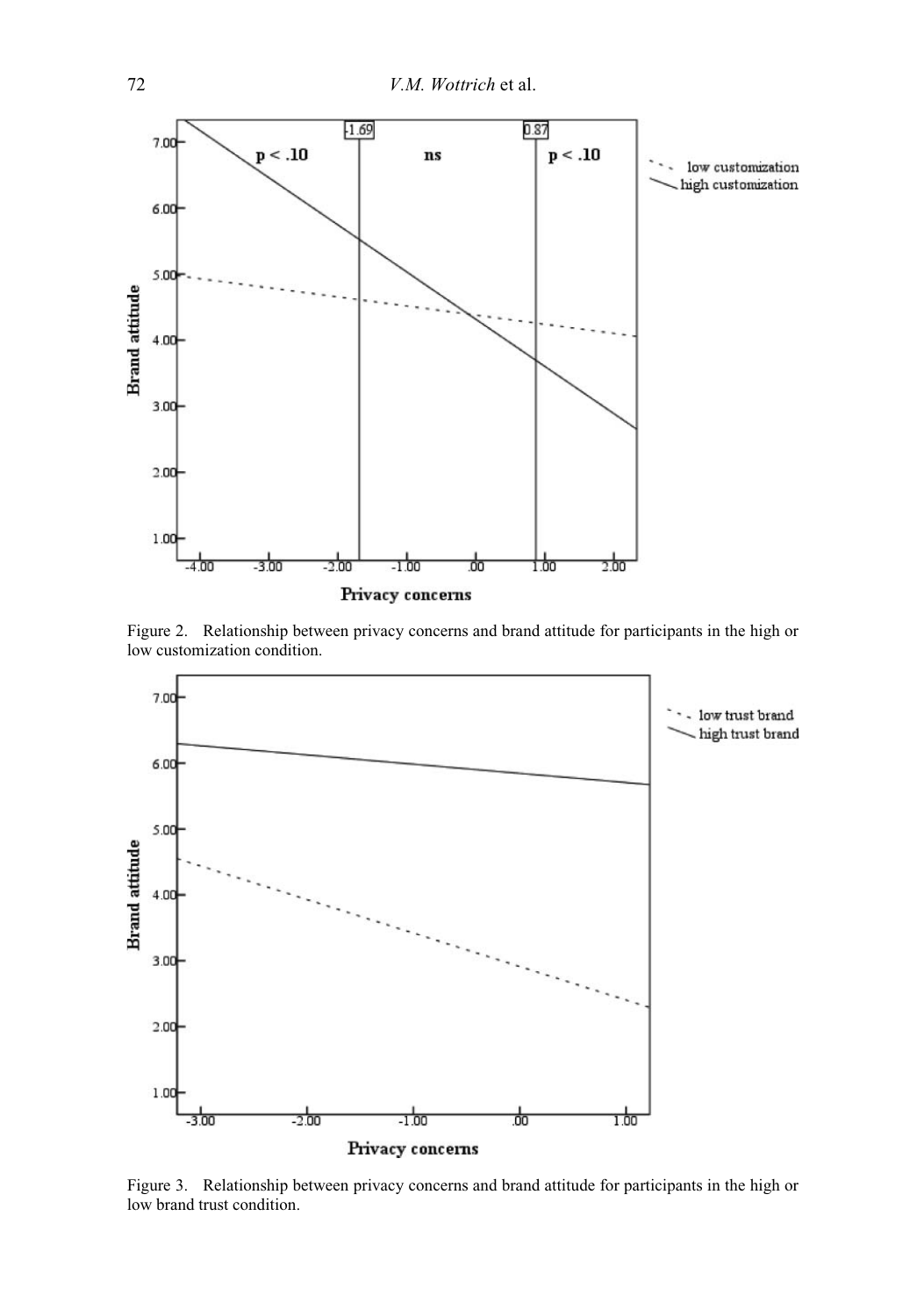<span id="page-14-0"></span>

Figure 4. Relationship between privacy concerns and personal information disclosure for participants in the high or low brand trust condition.

with higher or lower privacy concerns. However, in the low brand trust condition, participants with lower privacy concerns had a more positive attitude toward the brand than participants with high privacy concerns.

Finally, there was a significant interaction effect of privacy concerns and brand trust on personal information disclosure. As can be seen in [Figure 4](#page-14-0), for privacy concern scores above .36, in the high brand trust condition there was no difference in information disclosure between participants with higher or lower privacy concerns. However, in the low brand trust condition, participants with high privacy concerns disclosed less information than participants with low privacy concerns.

# Conclusion and discussion

The present study adds to the literature on advergames by investigating the effects of advergame customization features (1) and consumers' trust in the brand depicted in the game (2) on consumers' brand attitude (3) and disclosure of personal information (4). Moreover, it sheds more light on the extent to which consumer privacy concerns (5) play a role in these relationships. Four main conclusions emerge from the research.

First, our findings show that consumer privacy concerns have negative main effects on brand attitude and personal information disclosure. These findings are in line with prior research that demonstrated that privacy concerns lead to risk reducing behavior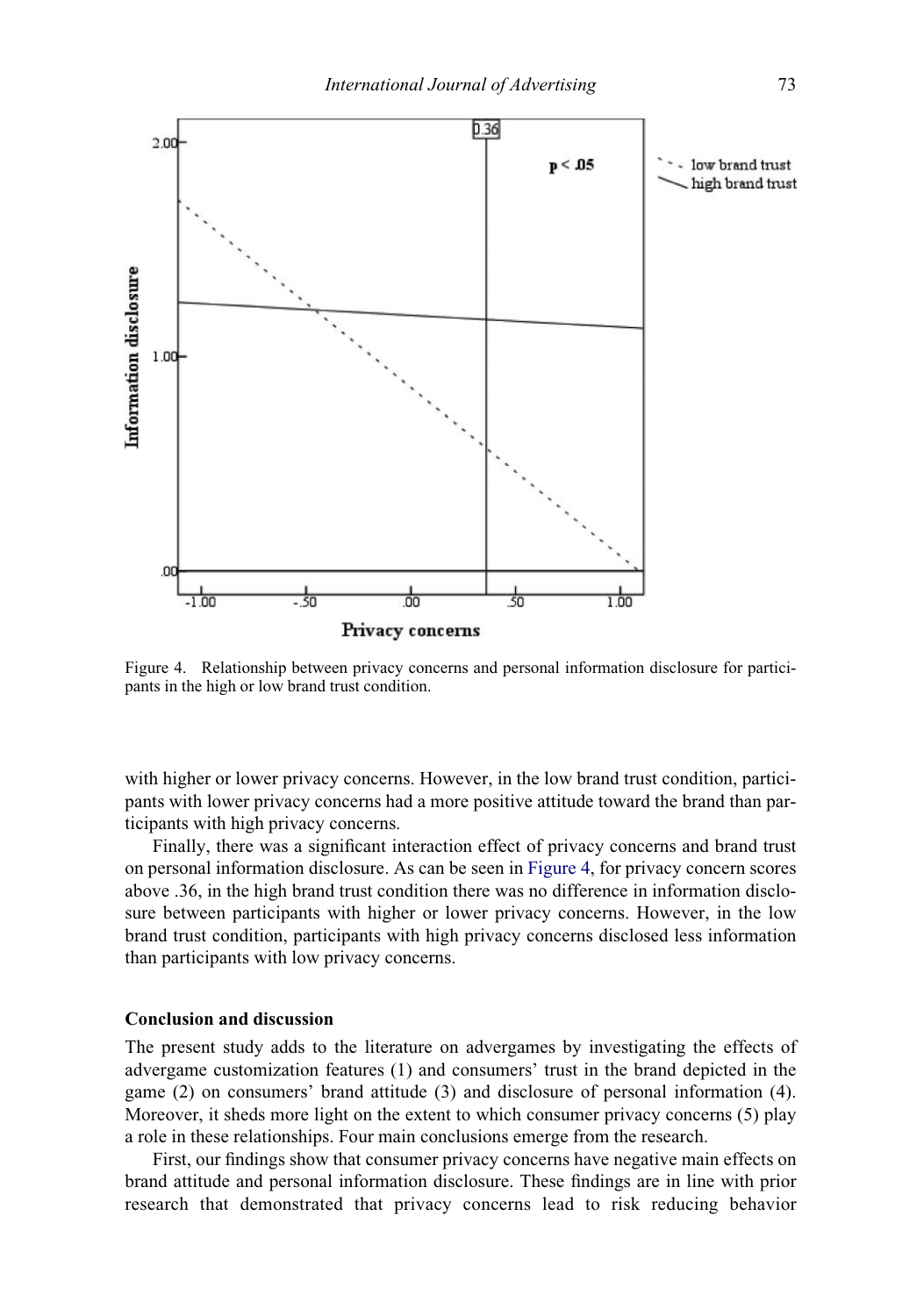(Sheehan and Hoy [1999;](#page-21-19) Wirtz, Lwin, and Williams [2007\)](#page-22-5) and that they have detrimental effects on persuasion outcomes (e.g., van Noort, Antheunis, and Verlegh [2014](#page-21-8)). Second, our study demonstrates that players do not adopt a more positive attitude toward the brand in the game and they are not encouraged to share more personal information due to higher levels of customization. The reason for these findings lies in our third conclusion, which is: the degree of consumer privacy concern affects the effectiveness of customization features. In line with prior research showing that providing players with more autonomy in the game leads to positive affective outcomes (Przybylski, Rigby, and Ryan [2010;](#page-21-12) Peng et al. [2012;](#page-21-9) Ryan, Rigby, and Przybylski [2006](#page-21-0)), our study also demonstrates that players have a more positive brand attitude when the game contains customization features, but only if their privacy concerns are low. Instead, when privacy concerns are high, a game containing customization features leads to a more negative brand attitude. It seems as if players with low privacy concerns are not afraid to engage with the game, leading to positive affective responses. However, when privacy concerns are high, customization features may be perceived as an invasion of privacy, because highly concerned players may think that their customization preferences are being stored and used for marketing purposes (e.g., consumer profiling). This may lead, in turn, to a more negative brand attitude. More research is needed to investigate the interaction of privacy concerns and customization in more detail. The five levels of customization used in our study did not really induce privacy concerns, but this was also not the aim of our manipulation. It might be interesting for future research to investigate which kind of customization is acceptable to advergame players in terms of privacy concerns and which one is not. Or to put it differently, where do advergame players draw the 'cool-creepy line' when it comes to customization in advergames? At which customization level advergame players start worrying about their privacy? Additionally, future research might want to investigate the mechanism underlying the effect of customization features on brand attitude. Is it the lack of capacity to be skeptical about privacy due to higher involvement/flow or the greater intrinsic motivation that lead to positive advergame responses?

Fourth, our results show that different levels of privacy concerns do not affect players' responses (i.e., brand attitude and information disclosure) toward high trust brands, but toward low trust brands. This interesting finding can be explained as follows: prior research has shown that when consumers trust a brand, they feel secure in their interaction with the brand and they perceive the brand to be reliable and responsible for their interests and welfare (Delgado-Ballester, Munuera-Aleman, and Yague-Guillen [2003](#page-19-15)). Thus, when players feel secure in the brand interaction, they do not seem to link their general (high or low) privacy concerns to the trusted brand, which is why personal information disclosure and brand attitude is hardly affected negatively. However, when the game contains a low trusted brand, the situation changes. Here, players do not seem to feel secure in the interaction with the brand, which is why they use their general privacy concerns as some kind guidance for their response: when general privacy concerns are lower, players share more information with the low trust brand and they have a more positive brand attitude. However, when privacy concerns are higher, they share less information with a low trusted brand and they have a more negative brand attitude. It seems, thus, that trusted brands can withstand privacy issues in advergames. This finding strongly resembles earlier findings of Waiguny, Nelson, and Marko [\(2013\)](#page-22-8), who demonstrated that familiar brands are invulnerable to the influence of negatively laden (i.e., violent) content in advergames.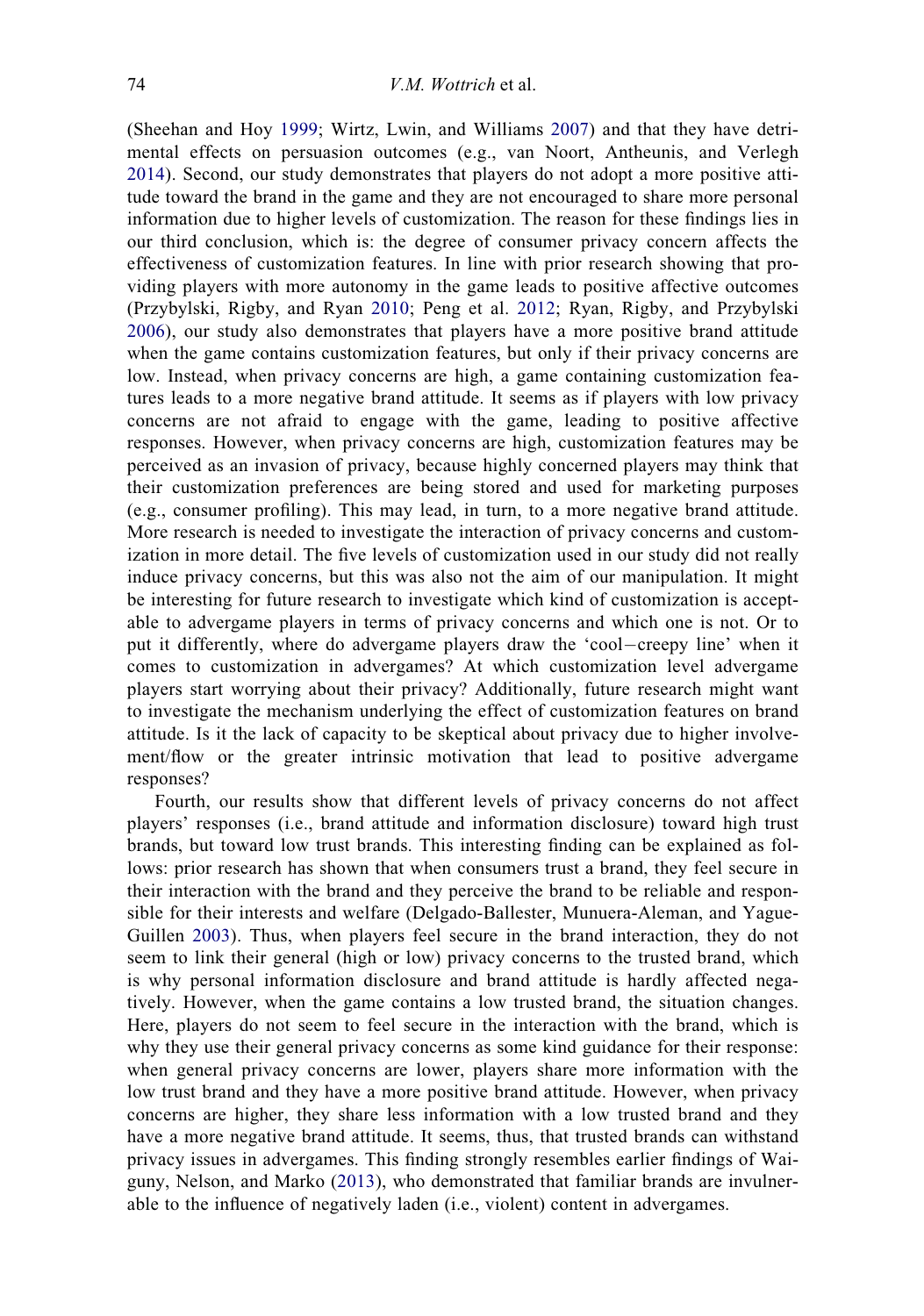### Limitations, future research, and implications

Investigating how advergame characteristics and consumer privacy concerns affect advertising effectiveness is very important, given that game play is becoming more and more ingrained in our recreational lives (Ryan, Rigby, and Przybylski [2006](#page-21-0)) and that consumers are increasingly worrying about their online privacy (Flaherty [2013;](#page-19-4) Reding [2012\)](#page-21-7). Such an investigation is, however, difficult, and we therefore need to consider some limitations of our study. Most notably, the work presented here is purely experimental in nature: participants were exposed to a preselected advergame for a certain period of time. This might have had consequences for participants' motivation to play and therefore for some of our findings. While game play outside the laboratory is usually self-selected and intrinsically satisfying (Malone and Lepper [1987\)](#page-20-19), asking people to play an advergame in a laboratory setting in exchange for extra course credit or money rather needs to be considered as externally motivating. As the meta-analysis of Deci, Koestner, and Ryan [\(1999](#page-19-23)) showed, extrinsic rewards undermine intrinsic motivation. However, even if intrinsic motivation was low in our study due to the laboratory setting, we still found effects. Therefore, it is reasonable to expect that effects would even be stronger in a more naturalistic setting in which players play the advergame out of pure intrinsic motivation. Future research might, thus, focus more on a naturalistic setting to validate our results.

Second, in this study we developed an advergame based on the already existing game 'Flappy Birds'. Although we controlled for several prior gaming experience variables, using a familiar and popular game might still have had unaccounted effects on our findings. Moreover, this study only tested one arcade game, which belongs to the most popular advergame genres (Lee and Youn [2008](#page-20-0)). Future research should also focus on other, maybe unknown advergames, with different genres, content, and customization interfaces, because we expect these factors to influence advergame persuasion outcomes, too. Additionally, future research might also want to test advergames containing a more prominent, or central brand placement. In our study, brands were depicted on billboards in the background of the game, which can be considered as a rather subtle or peripheral form of brand placement. Research has shown that the more prominently a brand is placed in the advergame, the higher levels of brand recall and recognition will be (van Reijmersdal, Rozendaal, and Buijzen [2012,](#page-22-0) 33–42). Moreover, brand disclosures in advergames result in more negative brand and game attitudes (van Reijmersdal et al. [2015](#page-22-9)). Based on these insights, it is reasonable to expect that our results might have varied if we had included a more central brand placement in our study. Probably, the effects of privacy concerns and brand trust would have been stronger if the brand placement in our study would have been more prominent. Future research is needed on this matter.

Third, we have to note here that our results are based on a student sample, which might have had consequences for the generalizability of our results. Our participants showed on average very high levels of privacy concerns and very low levels of personal information disclosure, which is most likely due to the educational background of our sample. Students are probably more critical about and aware of the aim of new advertising techniques and they therefore experience higher levels of privacy concern than other individuals. In fact, recent research has shown that higher educated people have more knowledge about online behavioral advertising techniques than lower educated people (Smit, Van Noort, and Voorveld [2014,](#page-21-22)  $15-22$ ). The assumption that our sample was more critical than the average gaming population is also supported by the fact that 64% of the respondents indicated not playing computer games in general. It might be that respondents in our sample had higher privacy concerns regarding advergames compared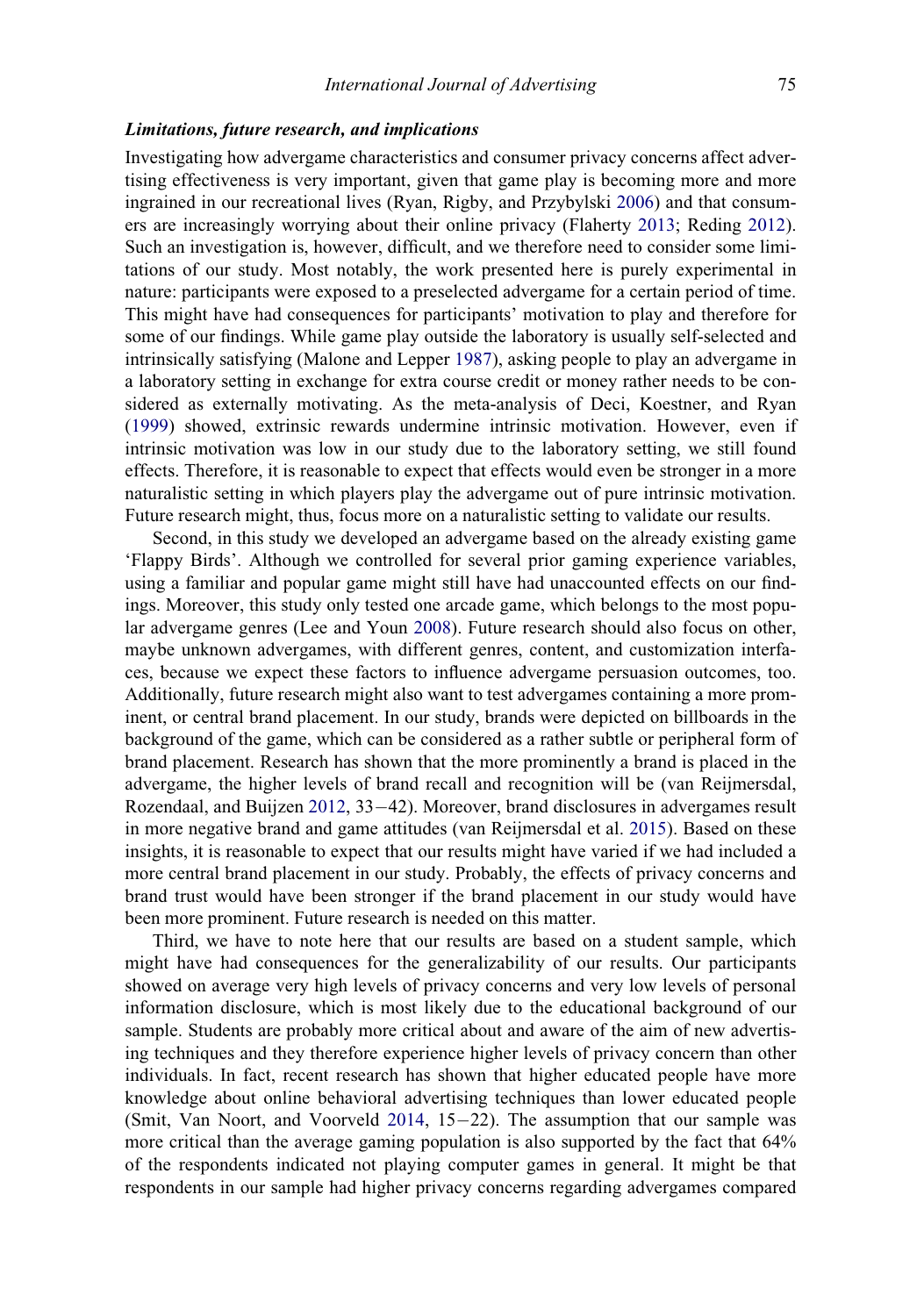to 'average' players, leading to the rather low percentage of actual game play. Apart from that, our sample may not have perfectly reflected the population of advergame players, because women were overrepresented. Existing literature shows that women, at least in Europe, are to a higher degree concerned with privacy issues and more risk averse in the context of, for instance, online behavioral advertising [\(Smit et al. 2014\)](#page-21-22). Thus, they should also be more risk averse when confronted with the claim of information disclosure during playing an advergame, which might have affected our results. Based on these limitations, our results need to be interpreted in the light of the specific sample description. To verify that our findings also hold in other circumstances, future research should place emphasis on replicating our findings in a more generalizable sample.

Despite these limitations this study has several important theoretical and practical implications. The most important theoretical contribution of this study is that it shows that effects of advergame features (i.e., customization and brand trust) are moderated by advergame players' perceived privacy concerns. When advergame players' privacy concerns are low, customization features in advergames enhance players' brand attitude. However, when privacy concerns are high, customization features lead to a more negative brand attitude. A similar trend has been found for low trusted brands, but not for high trusted brands. Given the fact that consumers are increasingly concerned about their privacy (Reding [2012](#page-21-7); Flaherty [2013\)](#page-19-4) and that online games often collect consumer information (Thurm and Kane [2010\)](#page-21-17), these findings imply that theoretical and empirical models of advergame effects should not only take into account advergame characteristics, but also the moderating influence of privacy concerns. The same applies for the theories that have been used as framework for this study. According to CET (Deci and Ryan [1985\)](#page-19-6), a subtheory within SDT, satisfying individuals' need for autonomy (i.e., 'feeling of being the origin of one's own behaviors' (Ng et al. [2012](#page-20-4), 326) leads to positive responses, such as an increased desire for future game play. Our findings add an interesting side note to this theory, because we show that basic need satisfaction is not everything. When privacy concerns are too high, advergame players rather seem to choose for caution than for need satisfaction. Hence, in the online context, motivational theories such as SDT should also acknowledge the important conditioning role privacy concerns may play.

What goes along with the finding that privacy concerns may provide a boundary condition to the positive effects of advergames is the need to find possible ways to reduce consumer privacy concerns, thereby enhancing advergame effectiveness. One way to do so might be to increase consumers' knowledge about advergame privacy practices, which may enhance their feeling of control over their information and, in turn, reduce privacy concerns (Nowak and Phelps [1992;](#page-20-20) Nowak and Phelps [1995](#page-20-21); Dommeyer and Gross [2003\)](#page-19-24). In future research, advertisers and researchers can try to find out to what extent information about advergame privacy practices may reduce negative effects of privacy concerns.

Additionally, based on the reported findings, we recommend advertisers who are developing an advergame to be aware of the important role brand trust may play in game persuasion effectiveness. Moreover, in order to increase consumers' attitude toward the brand depicted in the game, advertisers should provide players with customization possibilities. However, it is important to note here that including customization features does not automatically lead to marketing success. It is necessary to take consumer privacy concerns into account, too, because high privacy concerns may spoil positive effects of customization features, making expensive game design efforts useless. Ideally, advertisers should directly address consumers' privacy concerns by providing them with clear information about data gathering and use.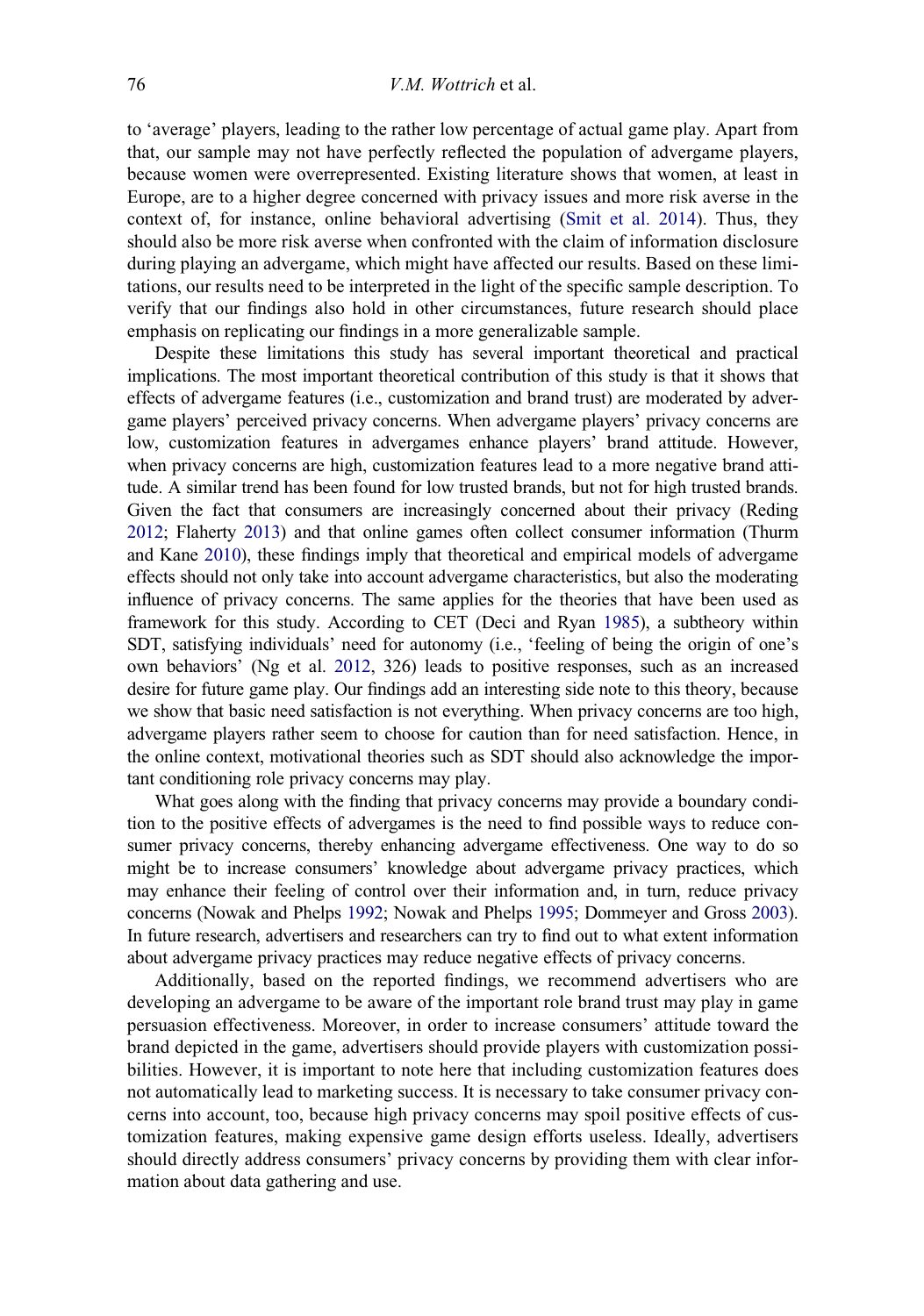To summarize, our study shows that advergame customization possibilities and consumers' trust in the brand depicted in the game may have a positive influence on advergame persuasion outcomes, but this influence is strongly conditioned by consumers' privacy concerns. We can conclude that in order to reach advergame persuasion outcomes, marketers should not only focus on the design of the game and the brand message included in the game, but they also need to address consumers' growing privacy concerns.

# Acknowledgements

The authors thank Dion van Dam for developing the advergame tested in this study.

# Disclosure statement

No potential conflict of interest was reported by the authors.

# Notes on contributors

Verena M. Wottrich (MSc) is a PhD student at the Amsterdam School of Communication Research ASCoR, Department of Communication Science, University of Amsterdam, The Netherlands. Her project is titled 'The User Trade-off of Mobile Dataveillance.'

Peeter W. J. Verlegh (PhD) is a full professor of marketing at the Vrije Universiteit Amsterdam, The Netherlands. He holds an MSc in food science and a PhD in marketing from Wageningen University. Peeter studies the roles of interpersonal, social, and cultural influences on consumer behavior and marketing communication, with a particular interest in word of mouth.

Edith G. Smit (PhD) is a full professor at the Amsterdam School of Communication Research ASCoR, Department of Communication Science, University of Amsterdam, The Netherlands. Her research is in persuasive communication with focus on processing of advertising and tailored health campaigns. She is also dean of the Graduate School of Communication at the University of Amsterdam.

# References

- <span id="page-18-5"></span>Aaker, Jennifer, and Susan Fournier. 1995. A brand as a character, a partner and a person: Three perspectives on the question of brand personality. Advances in Consumer Research 22, no. 1:  $391 - 5.$
- <span id="page-18-4"></span>Adler, Jost. 1998. Eine informationsökonomische Perspektive des Kaufverhaltens. Wirtschaftswissenschaftliches Studium 27, no. 7:  $341-7$ .
- <span id="page-18-3"></span>Bailey, Rachel, Kevin Wise, and Paul Bolls. 2009. How avatar customizability affects children's arousal and subjective presence during junk food-sponsored online video games. Cyber  $P<sub>SY</sub>$ chology & Behavior 12, no. 3:  $277-83$ .
- <span id="page-18-8"></span>Barnes, Susan B. 2006. A privacy paradox: Social networking in the United States. First Monday 11, no. 9.<http://firstmonday.org/article/view/1394/1312>
- <span id="page-18-1"></span>Barney, Jay B., and Mark H. Hansen. 1994. Trustworthiness as a source of competitive advantage. Strategic Management Journal 15, no. 8: 175-90.
- <span id="page-18-2"></span>Berger, Charles R., and Richard J. Calabrese. 1975. Some explorations in initial interaction and beyond: Toward a developmental theory of interpersonal communication. Human Communication Research 1, no. 2:  $99-112$ .
- <span id="page-18-7"></span>Boyd, D.M. 2008. Taken out of context. American teen sociality in networked publics. PhD diss., University of California.
- <span id="page-18-6"></span>Bylund, Carma L., Emily B. Peterson, and Kenzie A. Cameron. 2012. A practitioner's guide to interpersonal communication theory: An overview and exploration of selected theories. Patient Education and Counseling  $87$ , no. 3:  $261 - 7$ .
- <span id="page-18-0"></span>Celtek, Evrim. 2010. Mobile advergames in tourism marketing. Journal of Vacation Marketing 16, no.  $4: 267 - 81$ .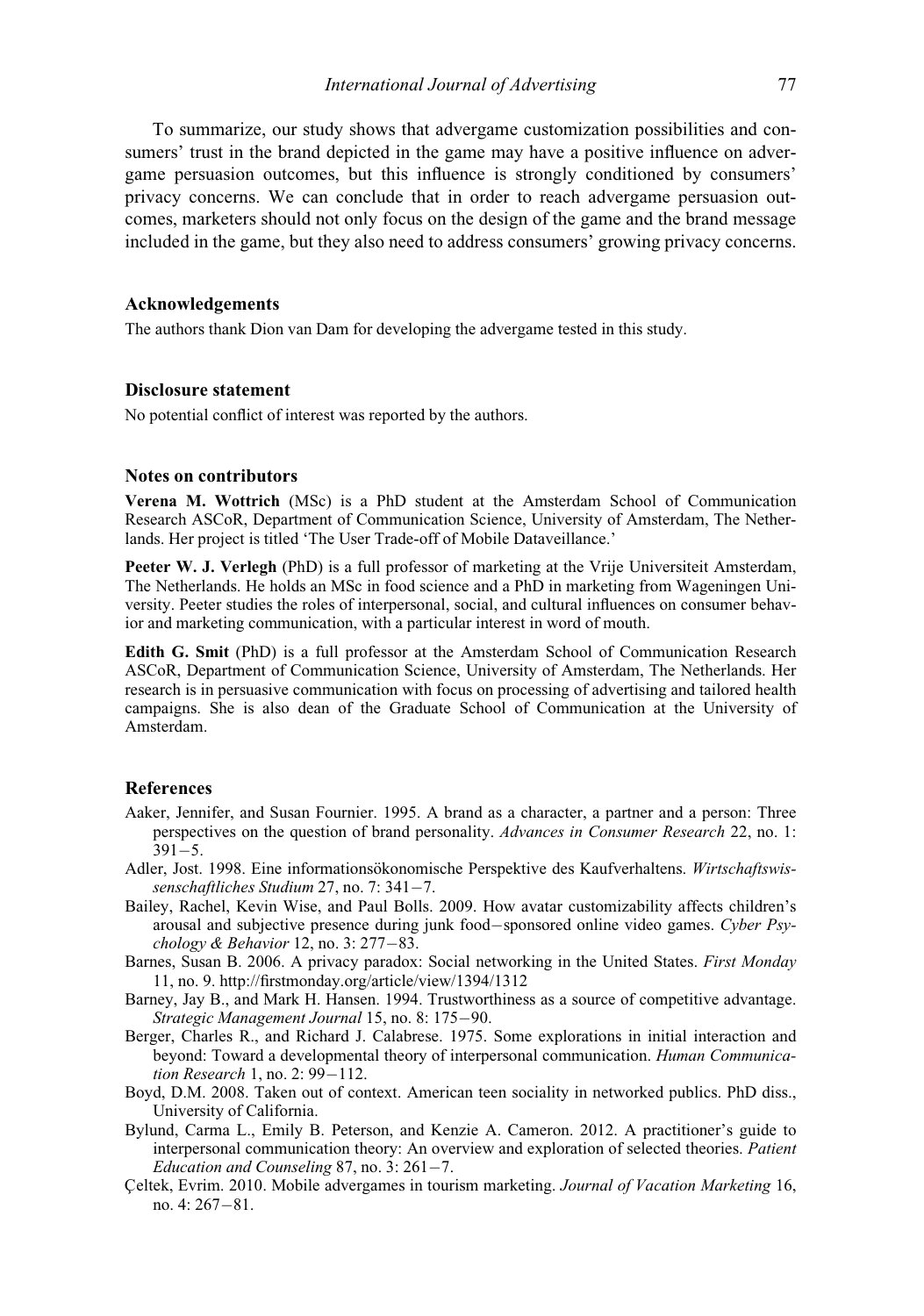- <span id="page-19-16"></span>Chaudhuri, Arjun, and Morris B. Holbrook. 2001. The chain of effects from brand trust and brand affect to brand performance: The role of brand loyalty. Journal of Marketing  $65$ , no. 2:  $81-93$ .
- <span id="page-19-7"></span>Cozby, Paul C. 1973. Self-disclosure: A literature review. Psychological Bulletin 79, no. 2: 73–91.
- <span id="page-19-17"></span>Dahlen, Micael. 2005. The medium as a contextual cue: Effects of creative media choice. Journal of Advertising 34, no. 3: 89-98.
- <span id="page-19-1"></span>Dardis, Frank E., Mike Schmierbach, and Anthony M. Limperos. 2012. The impact of game customization and control mechanisms on recall of integral and peripheral brand placements in videogames. Journal of Interactive Advertising 12, no. 2:  $1-12$ .
- <span id="page-19-13"></span>Debatin, Bernhard, Jennette P. Lovejoy, Ann-Kathrin Horn, and Brittany N. Hughes. 2009. Facebook and online privacy: Attitudes, behaviors, and unintended consequences. Journal of Computer-Mediated Communication 15, no. 1: 83-108.
- <span id="page-19-23"></span>Deci, E.L., Richard Koestner, and Richard M. Ryan. 1999. A meta-analytic review of experiments examining the effects of extrinsic rewards on intrinsic motivation. *Psychological Bulletin* 125, no. 6: 627-68.
- <span id="page-19-6"></span>Deci, E.L., and R.M. Ryan. 1985. Intrinsic motivation and self-determination in human behavior. New York: Plenum.
- <span id="page-19-3"></span>Deci, E.L., and R.M. Ryan. 2000. The "what" and "why" of goal pursuits: Human needs and the self-determination of behavior. Psychological Inquiry 11, no. 4: 227–68.
- <span id="page-19-18"></span>Delgado-Ballester, Elena. 2004. Applicability of a brand trust scale across product categories. European Journal of Marketing  $38$ , no. 5:  $573-92$ .
- <span id="page-19-11"></span>Delgado-Ballester, Elena, and José Luis Munuera-Alemán. 2001. Brand trust in the context of consumer loyalty. European Journal of Marketing 35, no. 11: 1238–58.
- <span id="page-19-2"></span>Delgado-Ballester, Elena, and Jose Luis Munuera-Aleman. 2005. Does brand trust matter to brand equity? Journal of Product & Brand Management 14, no. 3: 187-96.
- <span id="page-19-15"></span>Delgado-Ballester, Elena, Jose Luis Munuera-Aleman, and Maria Jesus Yague-Guillen. 2003. Development and validation of a brand trust scale. International Journal of Market Research  $45$ , no. 1:  $35-54$ .
- <span id="page-19-8"></span>Derlega, Valerian J. 1988. Self-disclosure: Inside or outside the mainstream of social psychological research? Journal of Social Behavior & Personality 3: 27-34.
- <span id="page-19-24"></span>Dommeyer, Curt J., and Barbara L. Gross. 2003. What consumers know and what they do: An investigation of consumer knowledge, awareness, and use of privacy protection strategies. Journal of Interactive Marketing 17, no. 2: 34-51.
- <span id="page-19-20"></span>Field, Andy. 2013. Discovering statistics using IBM SPSS statistics. London: Sage.
- <span id="page-19-4"></span>Flaherty, Anne. 2013. Americans growing more concerned over their online privacy: Study. Huffington Post, September 5. [http://www.huffingtonpost.com/2013/09/05/online-privacy](http://www.huffingtonpost.com/2013/09/05/online-privacy-study_n_3870670.html)[study\\_n\\_3870670.html.](http://www.huffingtonpost.com/2013/09/05/online-privacy-study_n_3870670.html)
- <span id="page-19-19"></span>Hayes, Andrew F. 2013. Introduction to mediation, moderation, and conditional process analysis: A regression-based approach. New York: Guilford Press.
- <span id="page-19-22"></span>Hayes, Andrew F., and Jörg Matthes. 2009. Computational procedures for probing interactions in OLS and logistic regression: SPSS and SAS implementations. Behavior Research Methods 41, no. 3: 924-36.
- <span id="page-19-0"></span>Jaffe, Joseph. 2005. Life after the 30-second spot: Energize your brand with a bold mix of alternatives to traditional advertising. Hoboken, NJ: Wiley.
- <span id="page-19-14"></span>Jahangir, Nadim, and Noorjahan Begum. 2007. Effect of perceived usefulness, ease of use, security and privacy on customer attitude and adaptation in the context of E-banking. Journal of Management Research 7, no. 3: 147-57.
- <span id="page-19-21"></span>Johnson, Palmer Oliver, and Jerzy Neyman. 1936. Tests of certain linear hypotheses and their application to some educational problems. Statistical Research Memoirs 1: 57-93.
- <span id="page-19-10"></span>Kahneman, Daniel. 1973. Attention and effort. Englewood Cliffs, NJ: Prentice-Hall.
- Kellogg's Dino Dig Advergame.<https://www.clubkelloggs.ca/en/dino-dig/> (accessed January 2, 2016).
- <span id="page-19-12"></span>Kellogg's Fruit Loops Advergame.<https://www.clubkelloggs.ca/contests/fl16q1/en/contest.aspx> (accessed January 2, 2016).
- <span id="page-19-5"></span>Kwak, Dae Hee, Galen E. Clavio, Andrea N. Eagleman, and Ki Tak Kim. 2010. Exploring the antecedents and consequences of personalizing sport video game experiences. Sport Marketing Quarterly 19, no. 4: 217-25.
- <span id="page-19-9"></span>Lang, A. 2000. The limited capacity model of mediated message processing. Journal of Communication 50, no.  $1:46-70$ .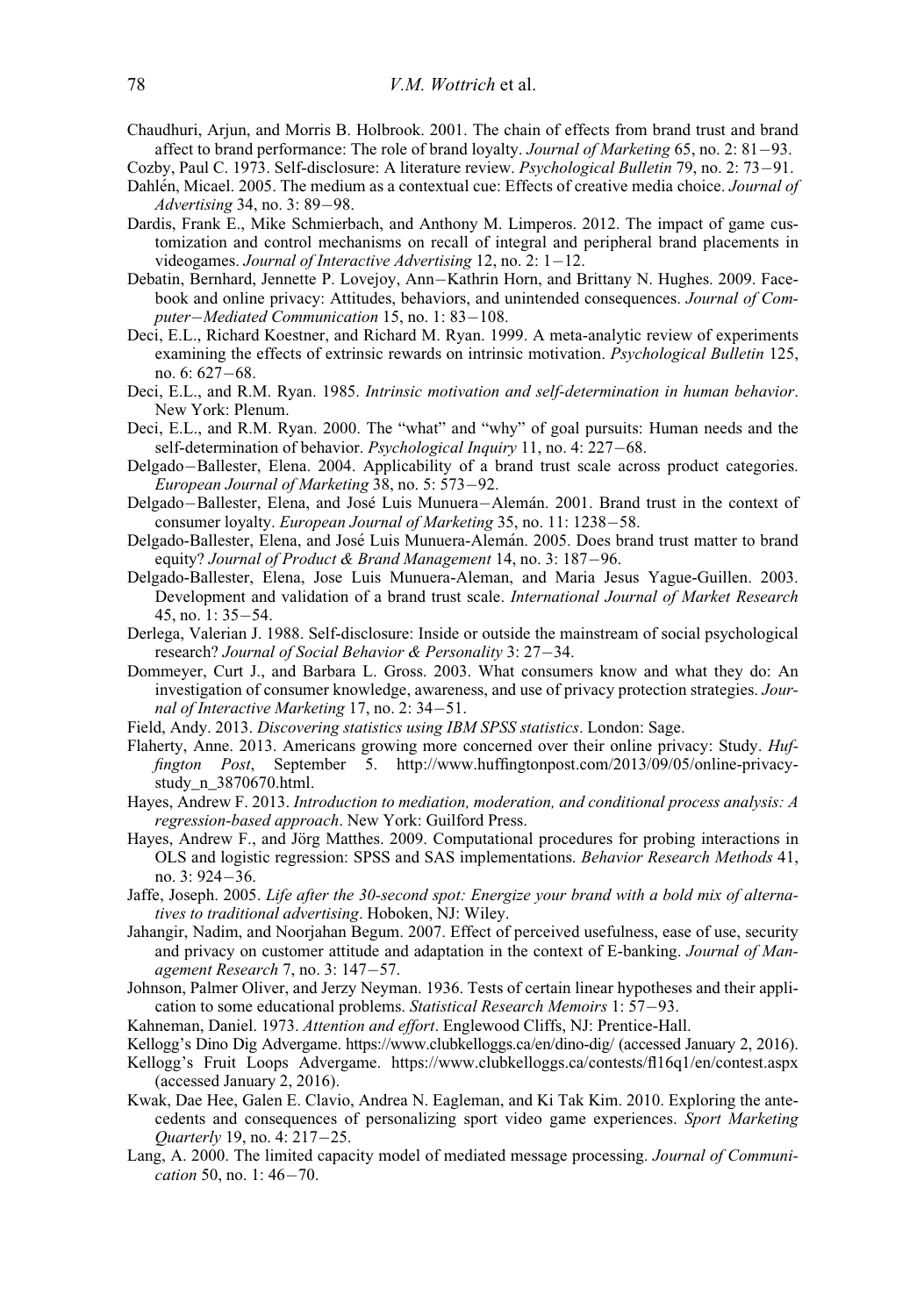- <span id="page-20-0"></span>Lee, M., and Seounmi Youn. 2008. Leading national advertisers' uses of advergames. Journal of Current Issues & Research in Advertising 30, no. 2:  $1-13$ .
- <span id="page-20-15"></span>Li, Yuan. 2012. Theories in online information privacy research: A critical review and an integrated framework. Decision Support Systems 54, no. 1: 471-81.
- <span id="page-20-19"></span>Malone, Thomas W., and Mark R. Lepper. 1987. Making learning fun: A taxonomy of intrinsic motivations for learning. In Aptitude, learning and instruction: Vol. 3. Conative and affective process analyses, ed. R.E. Snow and M.J. Farr, Vol. 3, 223-53. Hillsdale, NJ: Lawrence Erlbaum.
- <span id="page-20-18"></span>Martí-Parreño, José, Joaquín Aldás-Manzano, Rafael Currás-Pérez, and Isabel Sánchez-García. 2013. Factors contributing brand attitude in advergames: Entertainment and irritation. Journal of Brand Management 20, no. 5:  $374-88$ .
- <span id="page-20-16"></span>Maslowska, Ewa, Bas van den Putte, and Edith G. Smit. 2011. The effectiveness of personalized email newsletters and the role of personal characteristics. Cyberpsychology, Behavior, and Social Networking 14, no. 12: 765-70.
- <span id="page-20-10"></span>Mayer, Roger C., James H. Davis, and F. David Schoorman. 1995. An integrative model of organizational trust. Academy of Management Review 20, no. 3: 709-34.
- <span id="page-20-11"></span>Mesch, Gustavo S. 2012. Is online trust and trust in social institutions associated with online disclosure of identifiable information online? Computers in Human Behavior 28, no. 4:  $1471-7$ .
- <span id="page-20-17"></span>Molesworth, Mike. 2006. Real brands in imaginary worlds: Investigating players' experiences of brand placement in digital games. Journal of Consumer Behaviour 5, no. 4: 355-66.
- <span id="page-20-2"></span>Montgomery, Alan L., and Michael D. Smith. 2009. Prospects for personalization on the internet. Journal of Interactive Marketing 23, no. 2: 130-7.
- <span id="page-20-3"></span>Moore, Elizabeth S. 2006. It's child's play: Advergaming and the online marketing of food to children. Menlo Park, CA: Kaiser Family Foundation.
- <span id="page-20-8"></span>Nass, Clifford, and Youngme Moon. 2000. Machines and mindlessness: Social responses to computers. Journal of Social Issues 56, no. 1:  $81-103$ .
- <span id="page-20-9"></span>Nass, Clifford, Youngme Moon, and Paul Carney. 1999. Are people polite to computers? Responses to computer-based interviewing systems. Journal of Applied Social Psychology 29, no. 5:  $1093 - 109.$
- <span id="page-20-1"></span>Nelson, Michelle R., and Martin K. J. Waiguny. 2012. Psychological processing of in-game advertising and advergaming: Branded entertainment or entertaining persuasion? In The psychology of entertainment media: Blurring the lines between entertainment and persuasion, ed. L.J. Shrum, 2nd ed., 93-144. New York: Routledge.
- <span id="page-20-6"></span>Nelson, Michelle R., Ronald A. Yaros, and Heejo Keum. 2006. Examining the influence of telepresence on spectator and player processing of real and fictitious brands in a computer game. Journal of Advertising 35, no. 4:  $87-99$ .
- <span id="page-20-5"></span>Neys, Joyce L.D., Jeroen Jansz, and Ed S.H. Tan. 2014. Exploring persistence in gaming: The role of self-determination and social identity. Computers in Human Behavior 37, no. 8: 196–209.
- <span id="page-20-4"></span>Ng, Johan Y.Y., Nikos Ntoumanis, Cecilie Thøgersen-Ntoumani, Edward L. Deci, Richard M. Ryan, Joan L. Duda, and Geoffrey C. Williams. 2012. Self-determination theory applied to health contexts a meta-analysis. Perspectives on Psychological Science 7, no. 4: 325-40.
- <span id="page-20-14"></span>Norberg, Patricia A., Daniel R. Horne, and David A. Horne. 2007. The privacy paradox: Personal information disclosure intentions versus behaviors. Journal of Consumer Affairs 41, no. 1: 100–26.
- <span id="page-20-20"></span>Nowak, Glen J., and Joseph Phelps. 1992. Understanding privacy concerns. An assessment of consumers' information-related knowledge and beliefs. Journal of Direct Marketing 6, no. 4:  $28 - 39.$
- <span id="page-20-21"></span>Nowak, Glen J., and Joseph Phelps. 1995. Direct marketing and the use of individual-level consumer information: Determining how and when "privacy" matters. Journal of Direct Marketing  $9$ , no.  $3:46-60$ .
- <span id="page-20-7"></span>Okazaki, Shintaro, Akihiro Katsukura, and Mamoru Nishiyama. 2007. How mobile advertising works: The role of trust in improving attitudes and recall. Journal of Advertising Research 47, no. 2: 165-78.
- <span id="page-20-12"></span>Okazaki, Shintaro, Hairong Li, and Morikazu Hirose. 2009. Consumer privacy concerns and preference for degree of regulatory control. Journal of Advertising 38, no. 4: 63–77.
- <span id="page-20-13"></span>Papacharissi, Zizi, and Paige L. Gibson. 2011. Fifteen minutes of privacy: Privacy, sociality, and publicity on social network sites. In Privacy online: Perspectives on privacy and self-disclosure in the social web, ed. S. Trepte and L. Reinecke, 75-89. Heidelberg: Springer.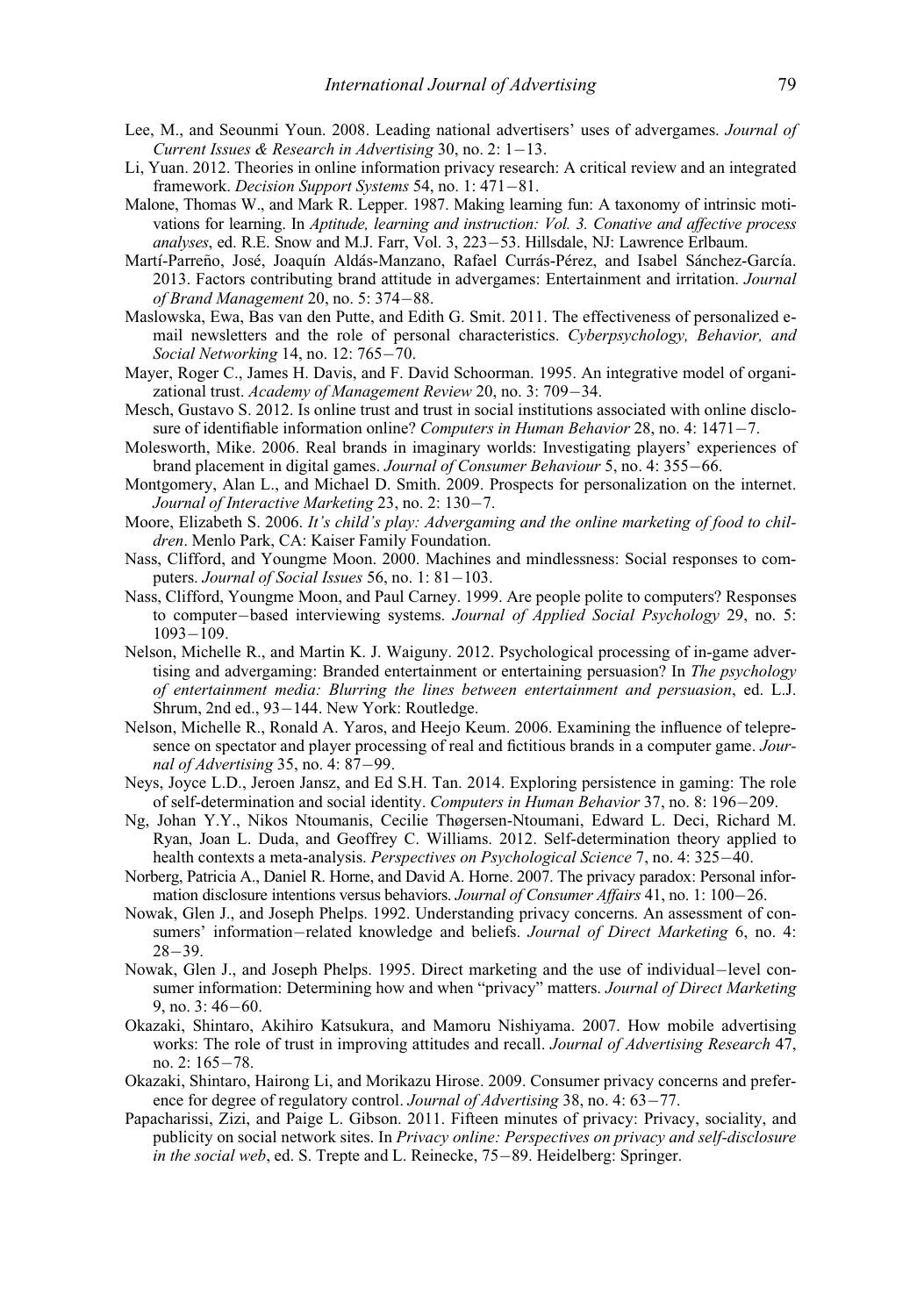- <span id="page-21-15"></span>Pavlou, Paul A. 2003. Consumer acceptance of electronic commerce: Integrating trust and risk with the technology acceptance model. International Journal of Electronic Commerce 7, no. 3:  $101 - 34.$
- <span id="page-21-9"></span>Peng, Wei, Jih-Hsuan Lin, Karin A. Pfeiffer, and Brian Winn. 2012. Need satisfaction supportive game features as motivational determinants: An experimental study of a self-determination theory guided exergame. *Media Psychology* 15, no. 2: 175–96.
- <span id="page-21-18"></span>Phelps, Joseph, Glen Nowak, and Elizabeth Ferrell. 2000. Privacy concerns and consumer willingness to provide personal information. Journal of Public Policy & Marketing 19, no. 1: 27–41.
- <span id="page-21-12"></span>Przybylski, Andrew K., C. Scott Rigby, and R.M. Ryan. 2010. A motivational model of video game engagement. Review of General Psychology 14, no. 2: 154–66.
- <span id="page-21-3"></span>Raney, Arthur A., Laura M. Arpan, Kartik Pashupati, and Dale A. Brill. 2003. At the movies, on the web: An investigation of the effects of entertaining and interactive web content on site and brand evaluations. Journal of Interactive Marketing 17, no. 4: 38–53.
- <span id="page-21-7"></span>Reding, Viviane. 2012. How Europe is dealing with online privacy. CNN, February 23. [http://edi](http://edition.cnn.com/2012/02/23/opinion/reding-europe/) [tion.cnn.com/2012/02/23/opinion/reding-europe/.](http://edition.cnn.com/2012/02/23/opinion/reding-europe/)
- <span id="page-21-1"></span>Redondo, Ignacio. 2012. The effectiveness of casual advergames on adolescents' brand attitudes. European Journal of Marketing  $46$ , no. 11:  $1671-88$ .
- <span id="page-21-13"></span>Rempel, John K., John G. Holmes, and Mark P. Zanna. 1985. Trust in close relationships. Journal of Personality and Social Psychology 49, no. 1: 95-112.
- <span id="page-21-11"></span>Rigby, Scott, and Richard M. Ryan. 2011. Glued to games: How video games draw us in and hold us spellbound: How video games draw us in and hold us spellbound. Santa Barbara, CA: Praeger.
- <span id="page-21-6"></span>Ryan, R.M., and E.L. Deci. 2000. Self-determination theory and the facilitation of intrinsic motivation, social development, and well-being. American Psychologist 55, no. 1:  $68-78$ .
- <span id="page-21-23"></span>Ryan, R.M., Valerie Mims, and Richard Koestner. 1983. Relation of reward contingency and interpersonal context to intrinsic motivation: A review and test using cognitive evaluation theory. Journal of Personality and Social Psychology 45, no. 4: 736-50.
- <span id="page-21-0"></span>Ryan, R.M., C. Scott Rigby, and Andrew Przybylski. 2006. The motivational pull of video games: A self-determination theory approach. *Motivation and Emotion* 30, no. 4: 344–60.
- <span id="page-21-19"></span>Sheehan, Kim Bartel, and Mariea Grubbs Hoy. 1999. Flaming, complaining, abstaining: How online users respond to privacy concerns. Journal of Advertising 28, no.  $3:37-51$ .
- <span id="page-21-16"></span>Sichtmann, Christina. 2007. An analysis of antecedents and consequences of trust in a corporate brand. European Journal of Marketing 41, no. 9: 999-1015.
- <span id="page-21-14"></span>Smit, E.G., Fred Bronner, and Maarten Tolboom. 2007. Brand relationship quality and its value for personal contact. Journal of Business Research 60, no. 6: 627-33.
- <span id="page-21-22"></span>Smit, E.G., Guda Van Noort, and Hilde A.M. Voorveld. 2014. Understanding online behavioural advertising: User knowledge, privacy concerns and online coping behaviour in Europe. Computers in Human Behavior 32, no. 3: 15-22.
- <span id="page-21-4"></span>Steel, Emily. 2013. Companies scramble for consumer data. Financial Times, June 12. [http://www.](http://www.ft.com/intl/cms/s/0/f0b6edc0-d342-11e2-b3ff-00144feab7de.html#axzz3DHhrW6Hj) [ft.com/intl/cms/s/0/f0b6edc0-d342-11e2-b3ff-00144feab7de.html#axzz3DHhrW6Hj](http://www.ft.com/intl/cms/s/0/f0b6edc0-d342-11e2-b3ff-00144feab7de.html#axzz3DHhrW6Hj).
- <span id="page-21-20"></span>Taddicken, Monika. 2014. The 'privacy paradox' in the social web: The impact of privacy concerns, individual characteristics, and the perceived social relevance on different forms of self-disclosure. Journal of Computer-Mediated Communication 19, no. 2: 248-73.
- <span id="page-21-10"></span>Tamborini, Ron, Nicholas David Bowman, Allison Eden, Matthew Grizzard, and Ashley Organ. 2010. Defining media enjoyment as the satisfaction of intrinsic needs. Journal of Communication 60, no. 4: 758-77.
- <span id="page-21-5"></span>Teng, Ching-I. 2010. Customization, immersion satisfaction, and online gamer loyalty. Computers in Human Behavior 26, no. 6: 1547-54.
- <span id="page-21-2"></span>Terlutter, Ralf, and Michael L. Capella. 2013. The gamification of advertising: Analysis and research directions of in-game advertising, advergames, and advertising in social network games. Journal of Advertising 42, no.  $2-3$ : 95-112.
- <span id="page-21-17"></span>Thurm, S., and Y.I. Kane. 2010. What they know: Your apps are watching you. The Wall Street Journal, December 17. [http://www.wsj.com/articles/SB10001424052748704368004576027751867039730.](http://www.wsj.com/articles/SB10001424052748704368004576027751867039730)
- <span id="page-21-21"></span>Tufekci, Zeynep. 2008. Can you see me now? Audience and disclosure regulation in online social network sites. Bulletin of Science, Technology & Society 28, no. 1: 20–36.
- <span id="page-21-8"></span>van Noort, Guda, Marjolijn L. Antheunis, and Peeter W.J. Verlegh. 2014. Enhancing the effects of social network site marketing campaigns. *International Journal of Advertising* 33, no. 2:  $235 - 52$ .